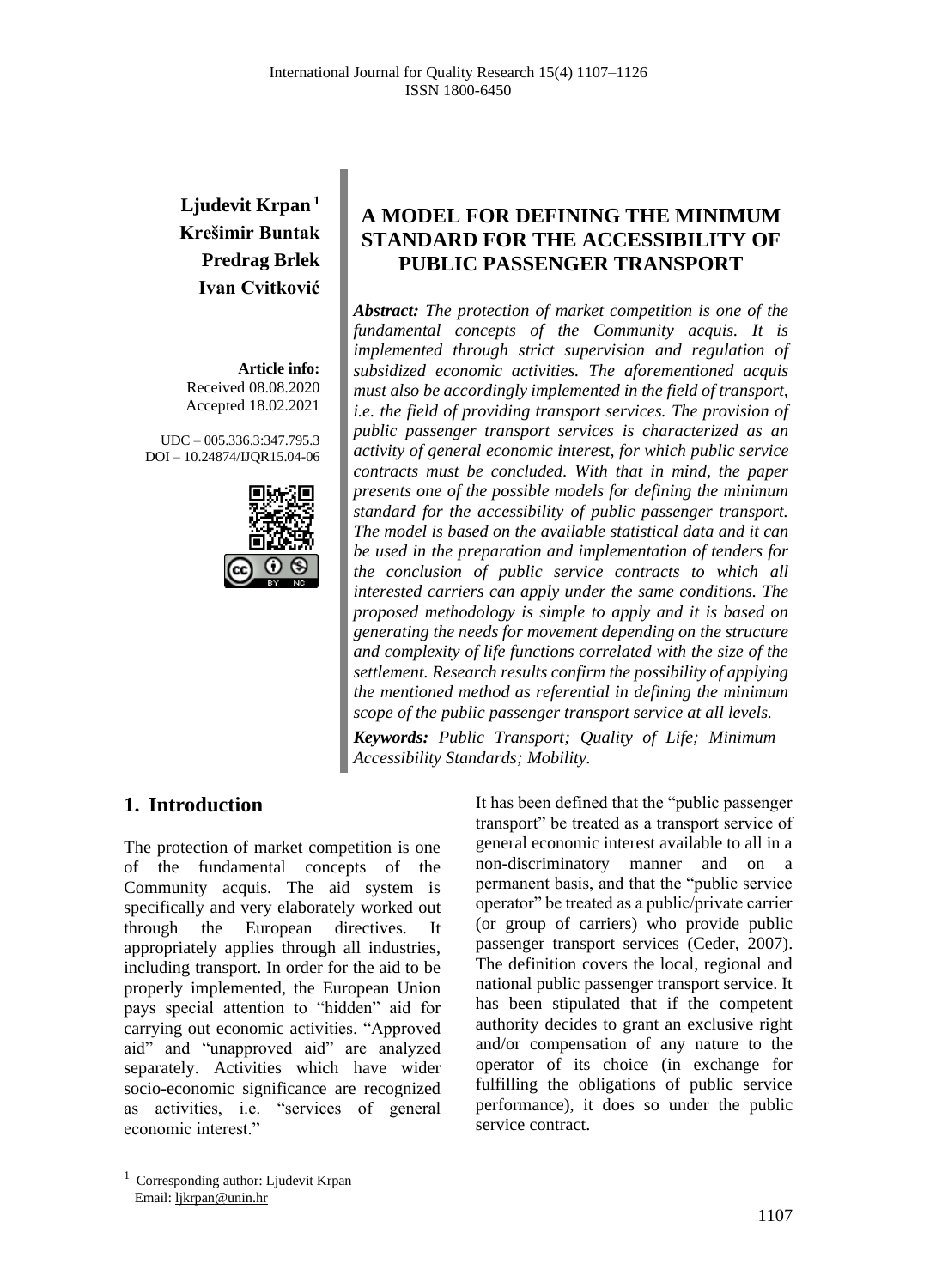Taking into account the aforementioned, the paper analyzes the conditions under which the competent authorities grant public service operators of public rail and road passenger transport with exclusive rights in exchange for fulfilling the obligations of public service performance. A model for defining the minimum standards for public passenger transport services has been developed and proposed, and it can be used as a basis for conducting public tenders and concluding contracts on the provision of public road passenger transport services.

## **2. Review of binding legal acts of the European Union in the field of public passenger transport**

The European Union strictly controls and protects market competition at all levels. Although member states have the possibility to adopt their own legal acts, the application of basic European directives is mandatory. In the field of public passenger transport, the mandatory EU regulations that apply are the following:

- Regulation (EC) No 1370/2007 of the European Parliament and of the Council on public passenger transport services by rail and by road
- Regulation (EU) 2016/2338 of the European Parliament and of the Council amending Regulation (EC) No 1370/2007 concerning the opening of the market for domestic passenger transport services by rail.

The basic provisions of these regulations are elaborated below.

#### **2.1. Regulation (EC) No 1370/2007 on public passenger transport services by rail and by road**

Within the framework of the Regulation (EC) No 1370/2007, the following is pointed out: The main objectives of the Commission's White Paper of 12 September 2001 "European transport policy for 2010: time to

decide" are to guarantee safe, efficient and high-quality passenger transport services through regulated market competition, while also ensuring transparency and the provision of public passenger transport services. Furthermore, what also has to be taken into account are the factors of social, environmental and regional development, i.e. special tariff conditions must be offered to certain groups of passengers such as pensioners, and inequalities between carriers from different member states that may lead to significant distortions of market competition must be eliminated.

At present, at the EU level, many land passenger transport services, necessary in terms of the general economic interest, cannot be provided on a commercial basis. Competent authorities of member states must be able to act to ensure the provision of such services. Mechanisms that can be used to ensure the provision of public passenger transport services include the following:

- granting exclusive rights to public service operators
- granting financial fees to public service operators and
- establishing general rules for the operation of public transport that are applicable to all operators.

If member states decide, in accordance with this Regulation, to exclude certain general rules from their scope, the general State aid regime should apply.

Many member states have enacted legislation providing for the award of exclusive rights and public service contracts at least in part of their public transport market, based on transparent and fair competitive contracting procedures. As a result, trade between member states has significantly developed and several public service operators now provide public passenger transport services in more than one member state. However, changes in national legislation have led to differences in the procedures applied and they have created legal uncertainty about the rights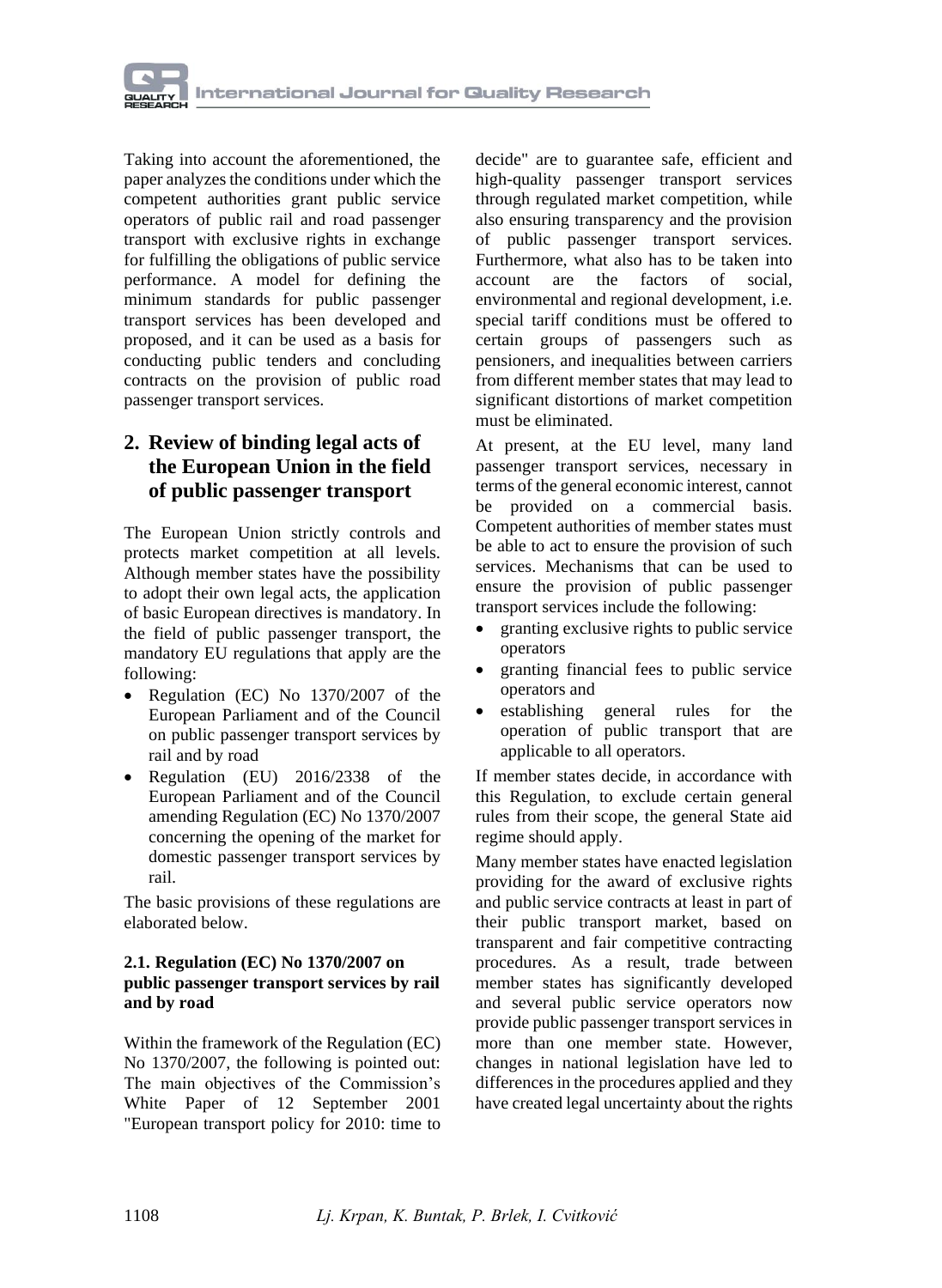

of public service operators and the obligations of competent authorities.

In order to be able to organize their public passenger transport services in a way that best suits the needs of the public, all competent authorities must be free to choose their public service operators, taking into account the interests of small and medium-sized enterprises, under the conditions laid down in this Regulation. Furthermore, in order to guarantee the application of the principles of transparency, equal treatment of competing operators and proportionality when awarding fees or exclusive rights, it is necessary that the public service contract between the competent authority and the selected public service operator specify the nature of the public service obligation and the agreed fee. The form or title of the contract may differ according to the legal systems of member states.

Following the principle of subsidiarity, competent authorities may establish social and qualitative criteria to maintain and improve quality standards for public service obligations; for example, in relation to minimum working conditions, passenger rights, the needs of persons with reduced mobility, environmental protection, safety of passengers and employees, and also the obligations under collective agreements and other rights and agreements relating to the workplace and social protection at the place of service. In order to ensure transparency and comparable conditions of market competition between operators, and to eliminate the risk of social dumping, competent authorities should be able to introduce certain social and service quality standards.

The fee awarded by competent authorities to cover the costs incurred in fulfilling the public service obligation must be calculated in a way that prevents overcompensation. If the competent authority plans to conclude a public service contract without subjecting it to a competitive tendering procedure, it must also comply with detailed rules that ensure that the amount of the fee is appropriate and

that it reflects the efforts aimed at the efficiency and quality of service.

"Public service obligation" refers to a requirement specified by the competent authority to provide public passenger transport services of general interest which the operators, if only their commercial interests were taken into account, would not undertake at all or would not undertake them to the same extent or under the same conditions without charge.

#### **2.2. Regulation (EU) 2016/2338 amending Regulation (EC) No 1370/2007 concerning the opening of the market for domestic passenger transport services by rail**

Within the framework of the Regulation (EU) 2016/2338, additional emphasis is placed on the following: Competent authorities should determine the specifications of public service obligations in public passenger transport. Such specifications should be in line with policy objectives, as set out in the member states' public transport policy documents.

The specifications of public service obligations in public passenger transport should, where possible, create positive network effects, inter alia in terms of improved service quality, social and territorial cohesion or the overall efficiency of the public transport system.

Public service obligations should be in line with the public transport policy. However, this does not entitle the competent authorities to receive a certain amount of funding.

When preparing public transport policy documents, relevant stakeholders should be consulted in accordance with the national law. The stakeholders could be carriers, infrastructure managers, employee organizations and representatives of public transport service users. For the fulfillment of public service obligations by public service operators, fees should be paid appropriately in the case of public service contracts that were not awarded on the basis of a competitive tendering procedure, all in order to ensure the long-term financial sustainability of public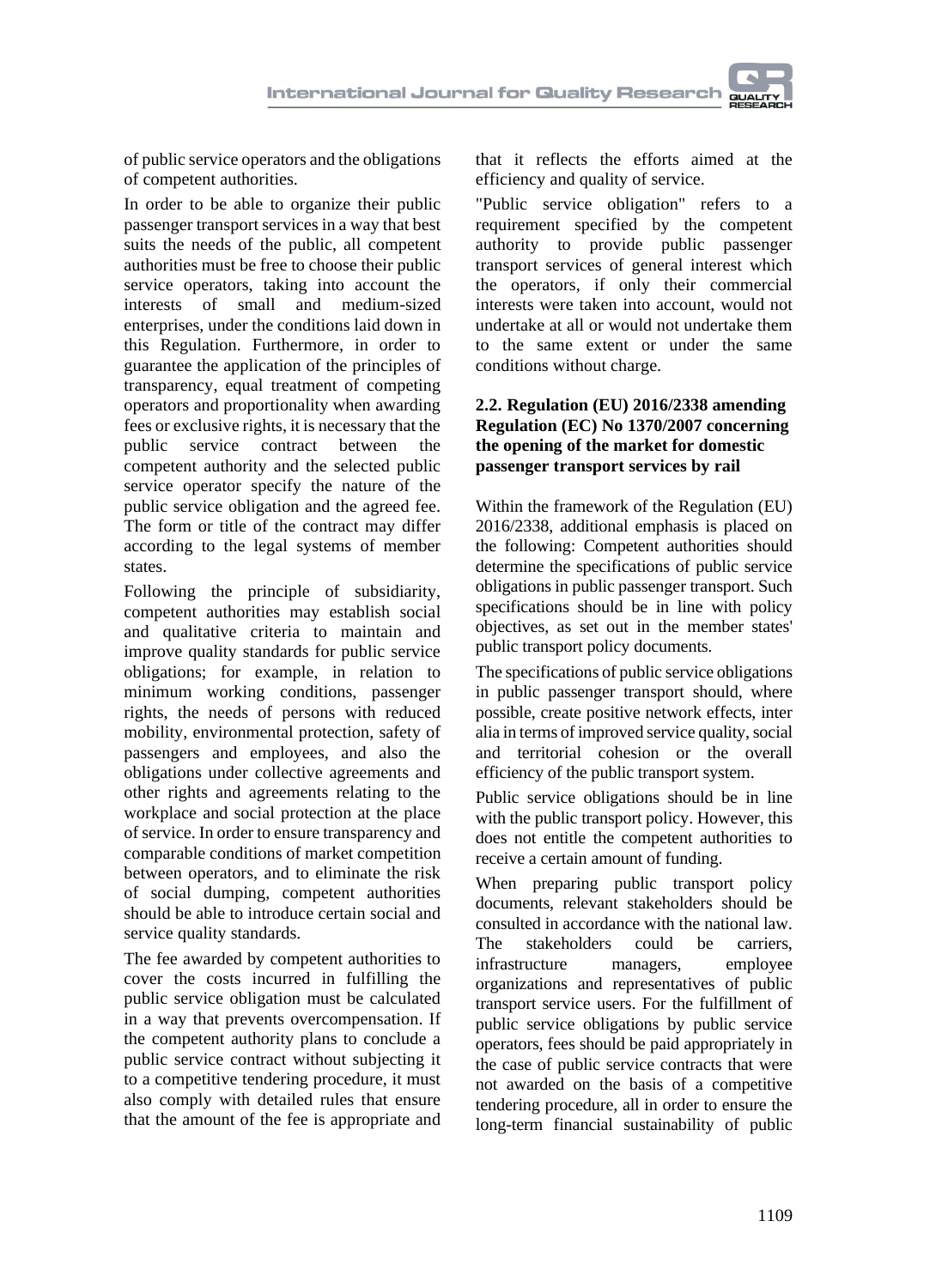

passenger transport services in accordance with the public transport policy requirements. In particular, such fees should promote the maintenance or development of efficient management by public service operators and the provision of passenger services of a satisfactorily high standard.

## **3. Methodology for setting the minimum standards for the accessibility of public passenger transport**

The term "mobility" can be understood differently. In general, it represents a timed movement between the origin and destination of travel by using different transport branches (modes of transport) (Gillis, Semanjski, & Lauwers, 2016; Marsanic & Krpan, 2015; Pupovac, Maršanić, & Krpan, 2015). Total mobility represents the total number of travel within the observed area, regardless of the mode and purpose of travel (Gillis, Semanjski, & Lauwers, 2016; Marsanic & Krpan, 2015; Pupovac, Maršanić, & Krpan, 2015; Amaral, 2018). Moreover, mobility can be defined as a measure of the efficiency of the transport system in terms of connecting spatially separated locations, where mobility is used as a key indicator of the efficacy of the functionality of the transport system (Rashidy, Ahmed, Muller, & EL Rashidy, 2014). Finally, for the research presented in this paper, the treatment of the notion of urban mobility as an opportunity for organized and meaningful movement of individuals in an urban space is the appropriate choice (Vidović, Šoštarić, & Budimir, 2019).

One of the fundamental factors for ensuring the adequate mobility of population is precisely a well-organized public passenger transport system. Minimum accessibility standards represent the basic offer of public transport when defining the network of public road passenger transport lines and their intervals (dynamics) of departures, taking into account the minimum needs of residents for daily migrations.

The network of public transport lines is planned in such a way that it, as far as possible, meets the total transport need. Numerous global and European research, based on the data on the travel habits of the population, confirm that in public passenger transport, it is primarily necessary to provide public passenger transport for the needs of work and education, as well as for the needs of ensuring access to medical services and the services provided by the local, regional and state authorities (basic social services). It is confirmed that the public transport of passengers is used to a much lesser extent to meet the recreational, tourist and other needs of the population (Gabrovec, 2006).

Furthermore, most daily migrations and the work of public institutions take place on working days from Monday to Friday, which is also the minimum time frame for providing the aforementioned service (Haussner, 2001).

Taking those assumptions into account, a model for dimensioning the minimum number and interval of public passenger transport lines at all levels has been adequately structured.

After the analysis of scientific and professional documentation and available reliable statistical indicators, the criteria for defining the minimum standard for the accessibility of public road passenger transport were structured. The standards propose a minimum number of lines for the cases such as:

- From remote construction areas of the settlement to the center of the settlement and back (intercity transport within one local self-government unit).
- From the center of the settlement to the centers of local self-government units (intercity transport within one local selfgovernment unit).
- From the center of local self-government units to the centers of counties/urban agglomerations and areas (intercity transport between two and/or more local self-government units).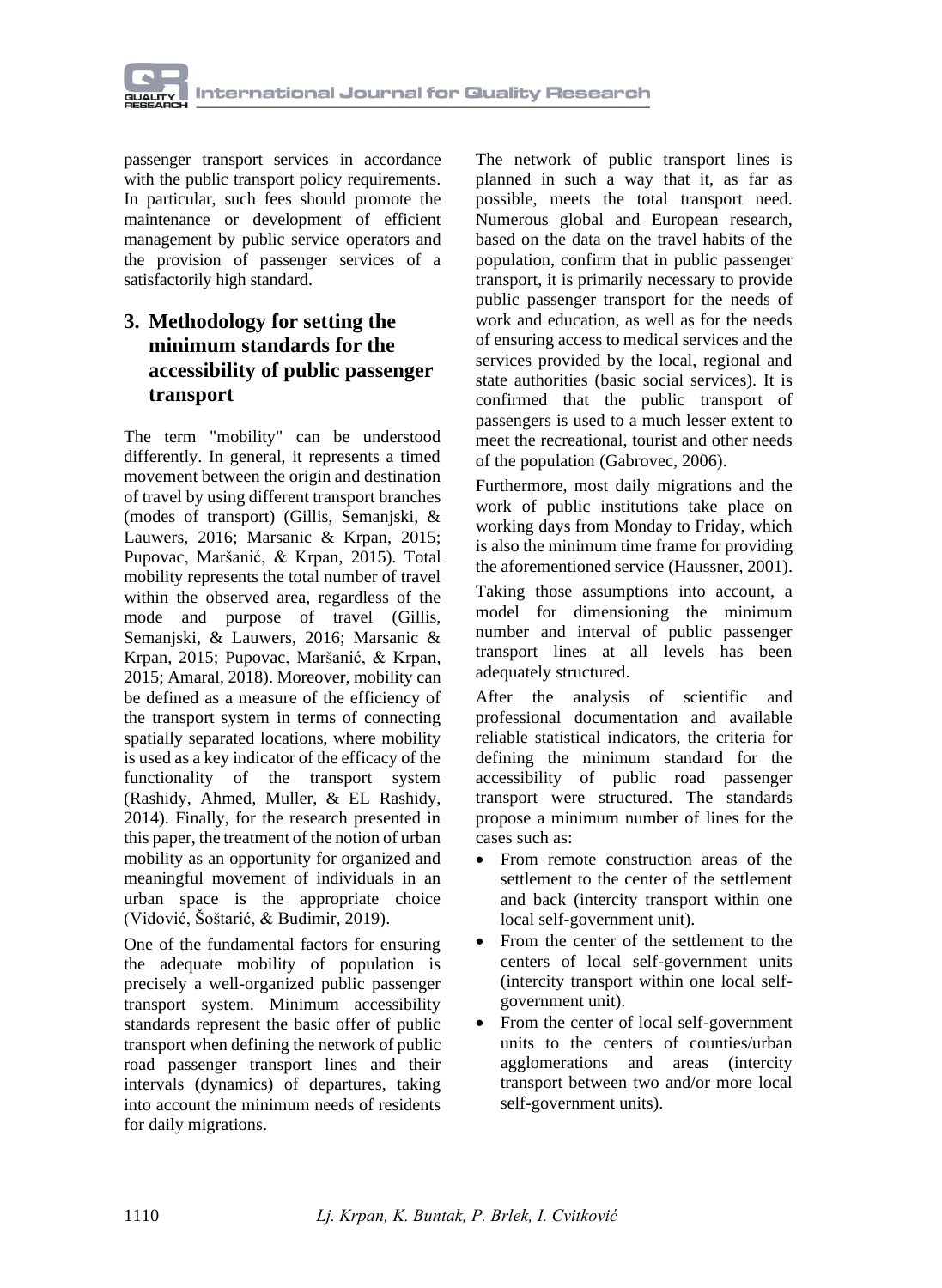• From the center of regions to the centers of other (neighboring) regions (performed as regional transport)

The methodology for defining the minimum standards for the accessibility of public road passenger transport will be presented below. The methodology has been tested in practice and it will be applied on the territory of the Republic of Croatia. It is structured in two basic parts. The first part includes an analysis of published, reliable and available data sets, while the second part elaborates the methodology for defining the minimum standards based on the chosen publicly available data.

#### **3.1. Analysis and assessment of the reliability of publicly available data on transport needs and demand**

Since decision-making in transport engineering is based on quality economic and demographic data and mobility data, sets of publicly available and reliable data had been analyzed before the research was conducted. In this way, the possibility of using data based on individual transport research was avoided, since that data are often – due to implementation errors or different interpretations – not unambiguous and comparable in the entire field of research.

The analysis of scientific and professional literature and available strategic documentation from the transport sector confirmed that the majority of public passenger transport users on local and regional lines are pupils and students and the employed population. Therefore, it has been accepted that the constantly recurring travel, travel on the home-work and houseschool/university relations are the basic travels that the population makes. Additionally, in the areas where pensioners have a free ticket to use public transport modes, the share of their travel is also significant.

For quality articulation of these travels, it is necessary to have data on the spatial

distribution of the residence of employed persons and pupils/students, as well as the data on the workplaces, i.e. the data on the number of pupils and students and the spatial distribution of schools/universities and workplaces in the analyzed transport zones. It is crucial for transport modeling to be able to connect the data on the aforementioned movement (origin and destination). In other words, the data on the place of residence and the data on workplaces/number of pupils/students must be comparable (Gabrovec, 2006; Krpan, Milković, & Hess, 2014).

For this reason, publicly available data sets were analyzed, of which the most important for defining the minimum standards are the data on (Kos, Brlek, & Franolić, 2012):

- workplaces per a particular area,
- number of residents per a particular settlement
- number of pupils in schools, i.e. number of students at higher education institutions.

The conducted analysis shows that, although the majority of the data exists and is publicly available, there is no possibility of their automatic pairing and thus no possibility of their direct use in conducting such traffic research (there is no possibility of creating origin-destination travel matrices).

Taking into account the previous research on the levels of generating travel needs, the availability of published statistical data related to the number of residents, i.e. the size of particular settlements was analyzed. At the same time, the paradigm that settlements with a larger number of residents, as a rule, have more content that generates movement, and thus represent a greater attractor of transport demand was accepted.

The system of spatial planning was afterwards analyzed; and with it, through the analysis of the existing situation, the division of space according to administrative centers and the foci of development based on the existing contents in space (economic, administrative, social…) was further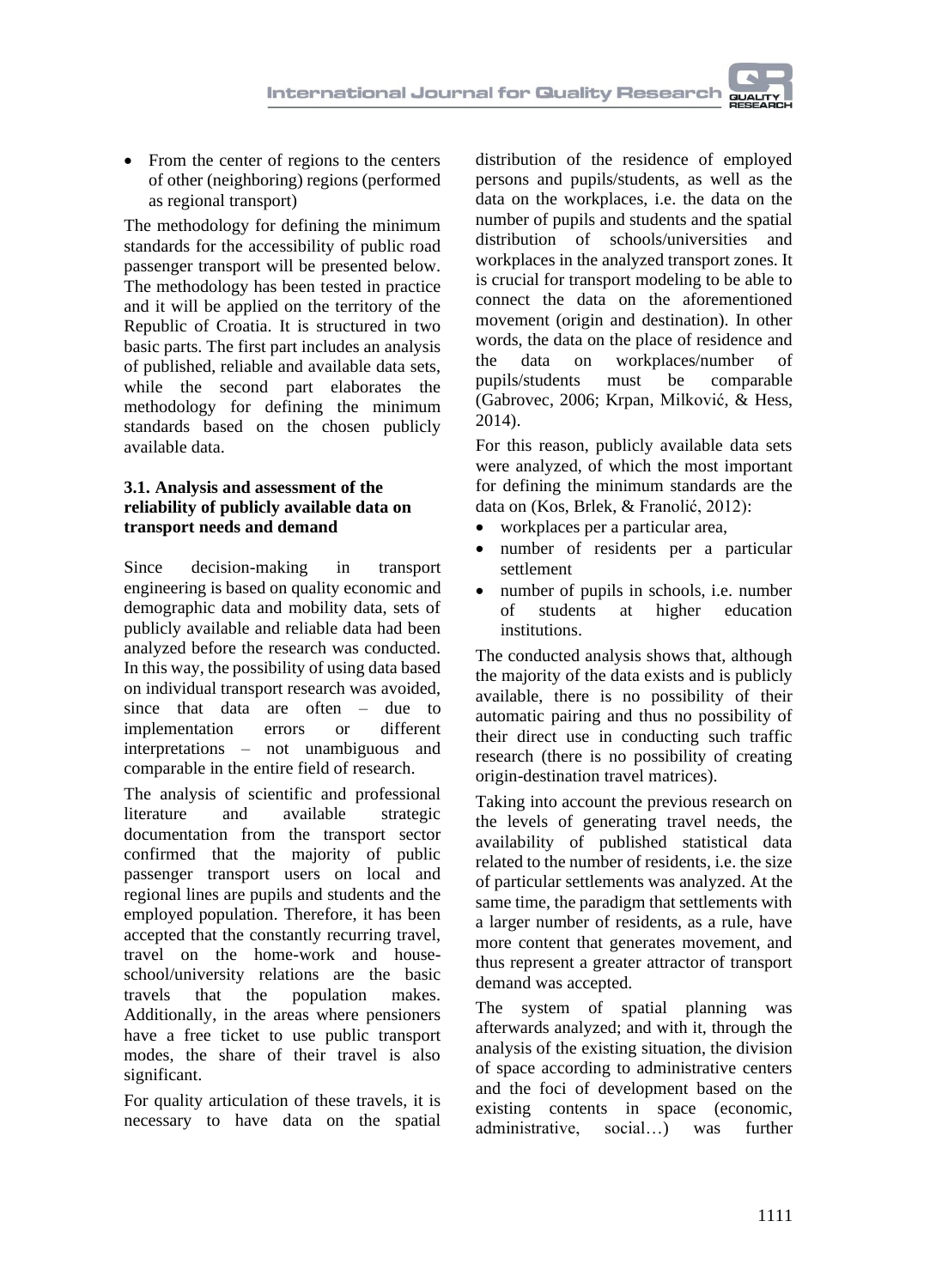

elaborated. At the same time, the paradigm that a settlement of a higher hierarchy has more content that influences the generation of travel, thus making the settlement a more significant attractor of transport demand, was accepted.

Through this analysis, it was determined that all European countries have a reliable database of the number of residents at the level of individual settlements and of the estimates of the number of residents for each year between two censuses (which are usually conducted in ten-year shifts). At the same time, the data on the number of residents in a settlement is one of the basic indicators of the total volume of movement needs. Accepting this fact, the methodology of this research lies in the analysis of movement needs based on the functional structuring of settlements and on defining the system of connections between settlements.

#### **3.2. Methodology for defining the minimum standards for the provision of public passenger transport services**

After available and reliable mobility indicators were identified, the development of a methodology for defining the minimum standards for the provision of public passenger transport services began. The developed methodology consists of three interrelated steps:

- First step: Analysis and structuring of settlements in the area of performance
- Second step: Defining the optimal network of public passenger transport lines and
- Third step: Determining the minimum number and intervals of the departures of public transport means on each line

The steps are described below.

#### **Analysis and structuring of settlements in the area of performance**

Given the analyzed available and reliable data sets, the structuring of public passenger transport lines depending on the size and

functional characteristics of a settlement (as origin/destination points) was accepted as fundamental for defining the minimum standards for public passenger transport accessibility (Krpan, Milković, & Štimac, 2014).

It was suggested that the structure of the settlement size viewed through the number of residents in the settlement should be treated according to the structuring of settlements when defining the importance of individual roads. In other words, settlements can be structured in ways that recognize their fundamental role with regard to the contents important for the life of residents in five levels (Marinović-Uzelac, 2001; Štimac, 2010; Vresk, 2002):

- A. Center of the region
- B. Center of the local self-government unit in which there are facilities such as:
	- high school and/or higher education institution or
	- court or
	- regional administration offices or
	- other institutions at the regional and/or national level providing services of public interest
- C. Centers of local self-government units (regardless of the number of residents)
- D. Other settlements larger than 300/500 residents
- E. Other settlements smaller than 300/500 residents

In the structuring of defining the system of transport connections between the recognized levels of settlements, we started from the assumptions that in consideration, all settlements are structured according to the stated criteria.

The lowest level of settlements for which minimum accessibility standards are defined are settlements with 300 (500) and more residents (level D settlements).

An additional criterion for the inclusion of level D settlements (the lowest level of settlements included in defining the minimum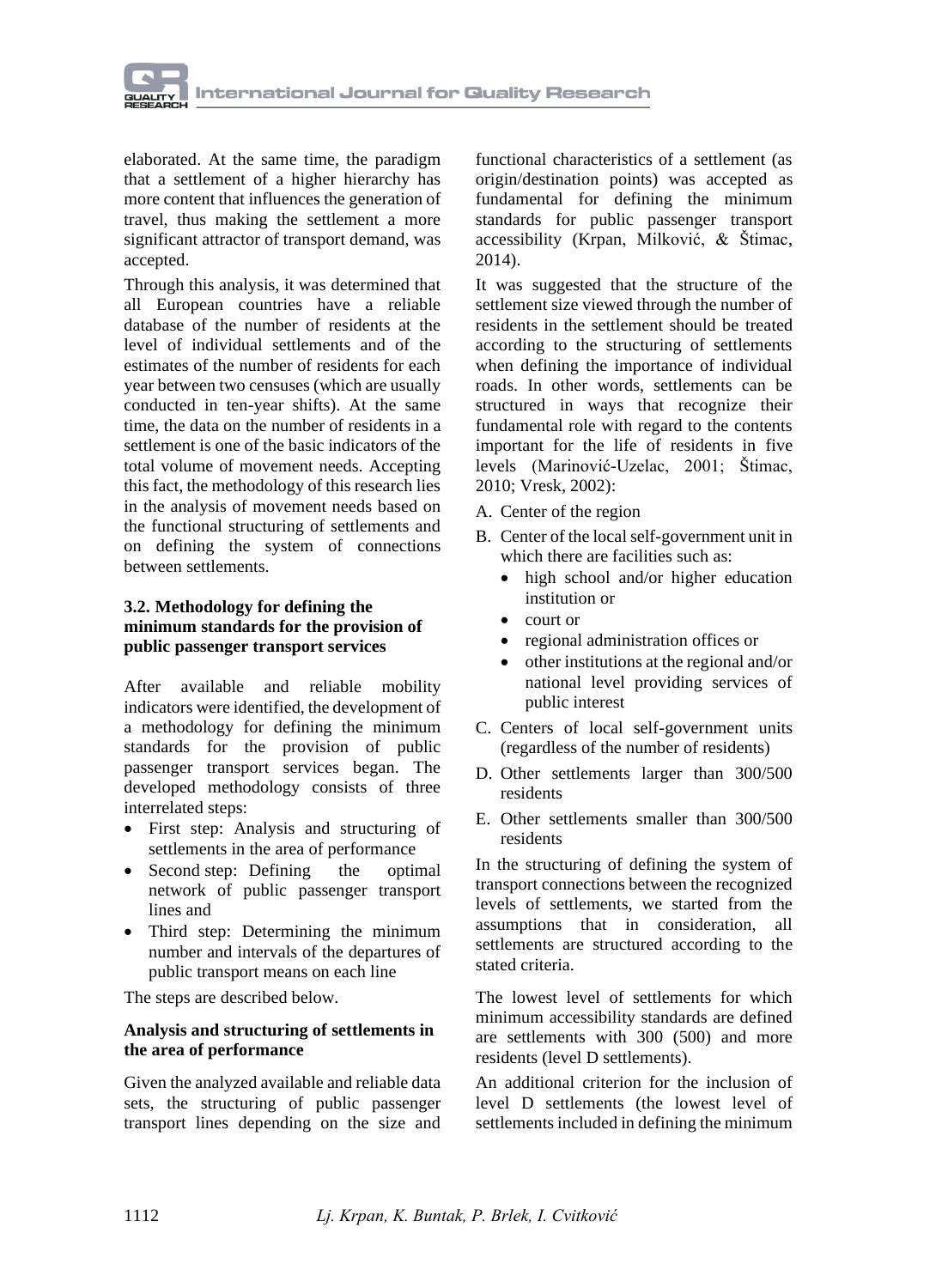accessibility standards), regardless of the number of residents, would be the distance from the nearest level C settlement. It is proposed that level D settlements be included in the minimum standard only if their distance from the nearest public transport stop/station of level C settlements is greater than two (2) km.

Therefore, the first step in defining the minimum standards for the provision of public services in road passenger transport is:

- Analysis of the structure of the settlement with regard to the number of residents, administrative role (center of the region or local self-government unit) and contents in the settlement.
- Structuring settlements on five levels  $(A, A)$ B, C, D, E) with regard to their administrative-functional role.
- Structuring of level D settlements onto settlements that are more than 2 km away from higher level settlements (and that are included in the system of defining the minimum standards, i.e. that are included in the network of public passenger transport lines in road transport).

#### **Defining the optimal network of public passenger transport**

The second step in defining the minimum standards for public services in road passenger transport is to define the optimal lines, i.e. connections between settlements,

which will ensure quality transport accessibility. Designing public passenger transport lines is a very complex task. First of all, it is necessary to satisfy different interests. For example, the traveler will want a direct connection between all settlements, while the investor will seek a centralized system with one connection from a higher level origin to each of the lower level settlements within the same functional unit in order to reduce costs (Figure 1) (Kutz, 2004). Therefore, the primary task when defining the network of public transport lines is to determine the optimal variant of a possible transport connection which will increase accessibility and reduce network costs. When making decisions about the structure of the entire network, it is important to accept the requirements of end users and to define a quality transport structure through open discussions. Nevertheless, at the theoretical level, it is necessary to set certain assumptions from which later corrections will derive qualitative conclusions. If we accept the fact that the hierarchy of the network of lines is determined by transport supply and demand, and if we take into consideration that it perceives the gravity model as the starting point for establishing a system of connections, it is proposed that the hierarchy of the network of lines be directly related to the hierarchy of settlements.



**Figure 1.** The difference in comprehending the optimal network structure from the user's and investor's perspective (Kutz, 2004) (p.2.12)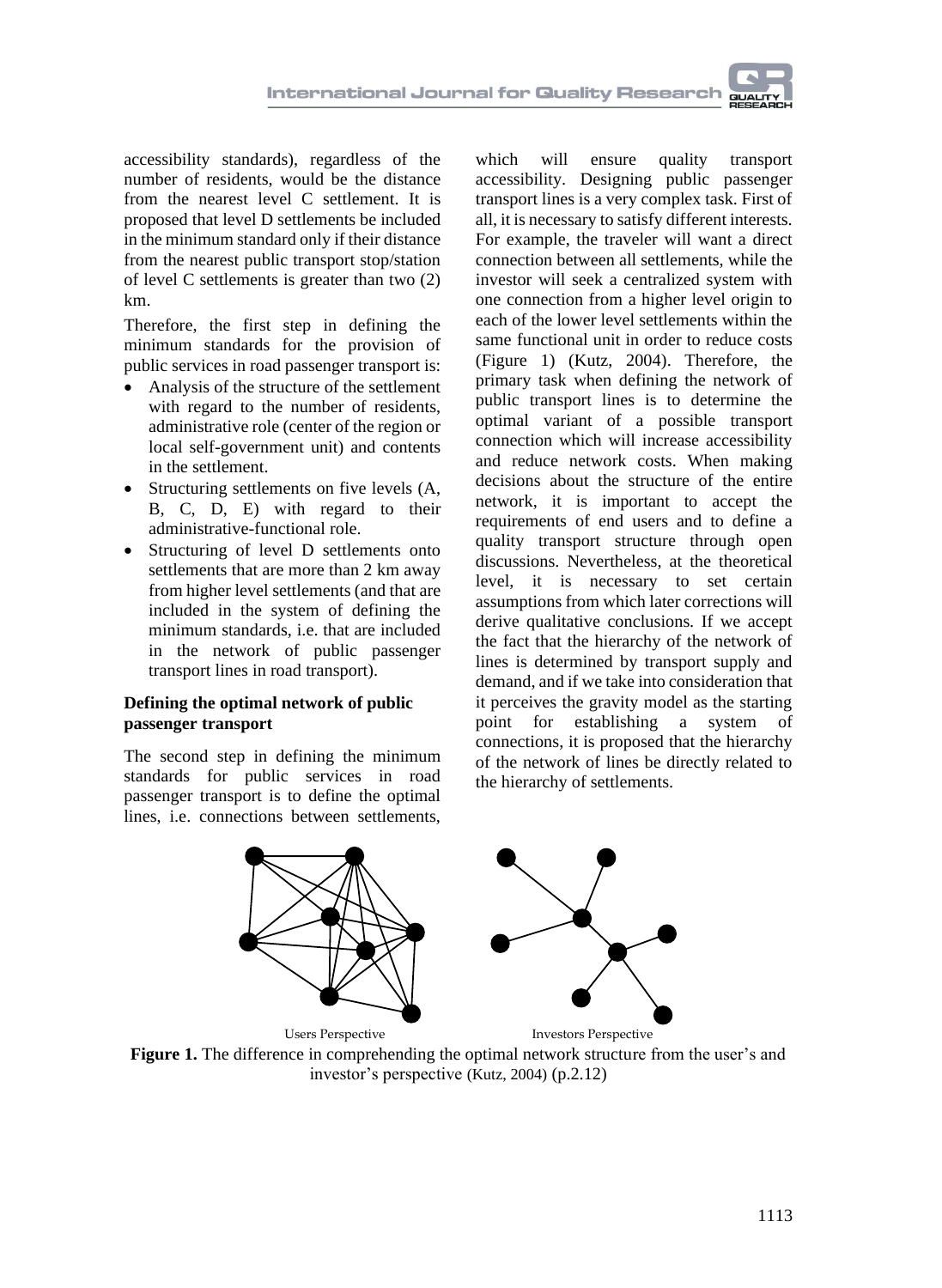

Based on the aforementioned, to define the minimum standards for the accessibility of public road passenger transport, it is proposed that the lower settlement level always be connected with the higher settlement level within its own local or regional selfgovernment unit (for the centers of regions).

Exceptionally, settlements may be connected with the first higher settlement level outside their own local self-government unit in cases when this distance does not exceed:

- 10 km to connect level D settlements with level C settlements
- 30 km to connect level C settlements with level B settlements
- 50 km to connect two neighboring level B settlements outside the same local or regional self-government unit
- 50 km to connect level B settlements with level A settlements outside their own region.

Only in exceptional cases and with special justification, greater distances may be allowed. For example, permission will be granted in the cases of settlements where there are significant geographical barriers such as mountains, lakes, rivers, seas, etc. on the way to higher-level destinations within their own administrative boundaries (local and regional self-government units), and there is no transport infrastructure through which the centers could be connected.

The assumption that a higher level settlement has all the functions of a lower level settlement and a number of additional functions is the basis for the paradigm of a possible direct connection of a lower level settlement with a settlement that is functionally higher by two levels (e.g. level D settlements with level B settlements or level C settlements with level A settlements). That may happen in cases when the settlements that are higher by two levels are closer to each other in relation to the settlements whose levels directly follow one another (either in

departure or arrival), as shown in Figure 2. Calibrating each model is possible in special cases when the settlements of the centers of regions have no dominant functional role in relation to some of the level B settlements.

Additionally, if one of the settlements of the same or lower level is located on the route which connects settlements of the same or higher level, it is considered that the minimum service has been satisfied and no additional minimum departures (standards) of public passenger transport lines are laid down for that settlement. As a mandatory condition when defining public transport lines, it is necessary to point out that for minimum accessibility standards, it is compulsory to follow the rule that all settlements covered by the minimum standards found on a route of the state, regional or local road must be covered by one line with the appropriate number of stops (which annuls the condition of the minimum number of departures for all settlements along the route, considering the fact that for the settlements of the same level, it will be covered by the line conditioned for the first settlement on the line).

Moreover, it is necessary to ensure that when defining public passenger transport lines, separate construction areas of business and/or production purposes (work and free zones) with a built area of more than 3 ha and with more than 100 employees in the zone be included.

When calculating the minimum standard for the settlements (regardless of the level) through which interregional public transport lines pass and have a stop, it has to be reduced by the number of interregional lines that meet the needs of the local population for transport.

If there is a railway connection between the settlements and there is sufficient capacity, it is necessary to avoid parallel rides in relation to the train and bus running at the same time on the same route.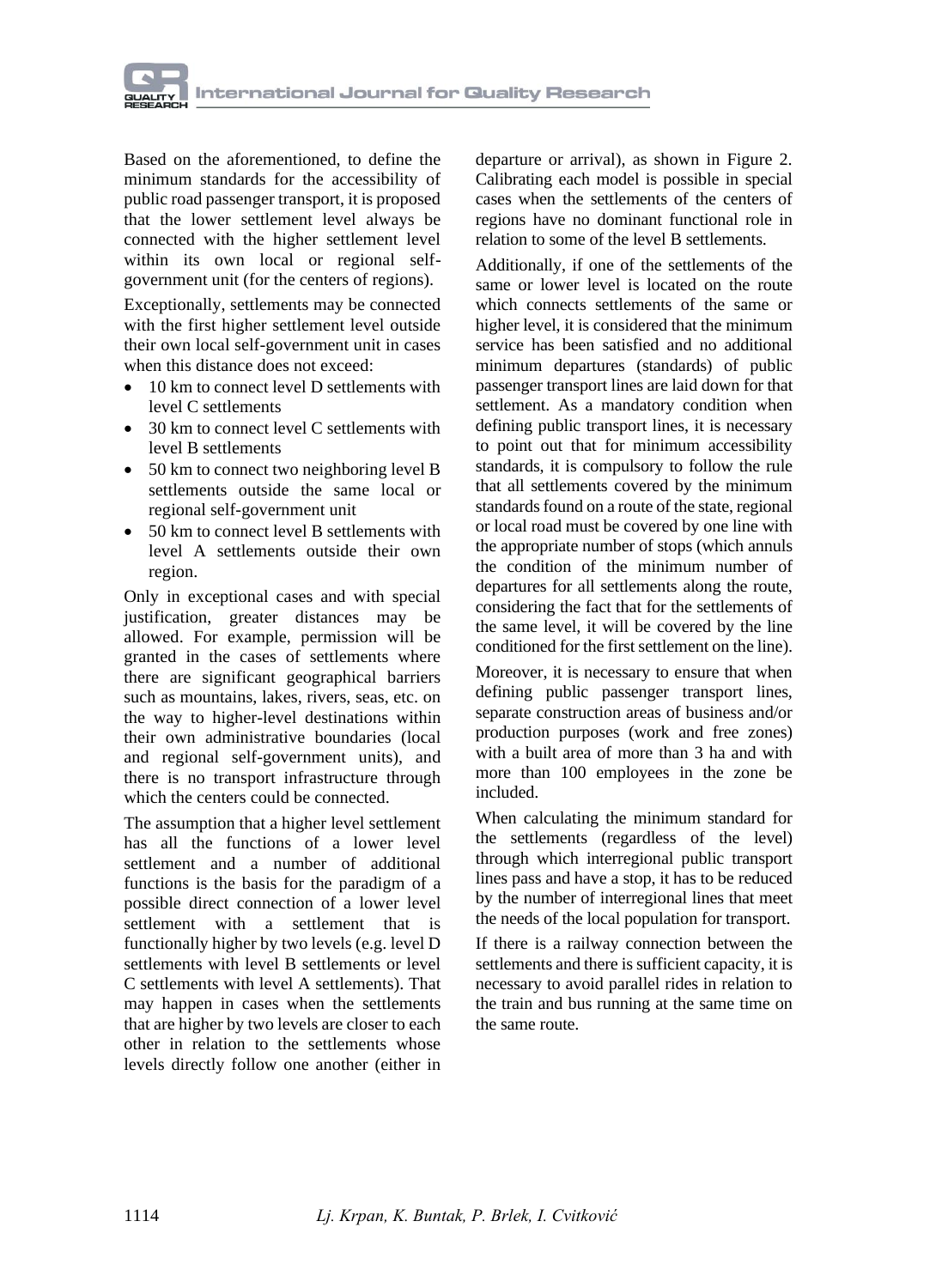

**Figure 2.** Minimum standards for the accessibility of connecting settlements according to functions (Krpan, Milković, & Hess, 2014)

It can be said that the second step in defining the minimum standards for public services in road passenger transport includes defining the optimal lines, i.e. connections between settlements, which will ensure quality accessibility while respecting the following conditions:

- a lower settlement level must always be connected to a higher settlement level within its own local or regional selfgovernment unit (for county centers),
- only in exceptional cases can settlements be connected with the first higher

settlement level outside their own local self-government unit (according to the given criteria),

- if one of the settlements of the same or lower level is located on the route which connects settlements of the same or higher level, it is considered that the minimum service has been satisfied and no additional minimum departures (standards) of public passenger transport lines are laid down for that settlement,
- it is compulsory to follow the rule that all settlements covered by the minimum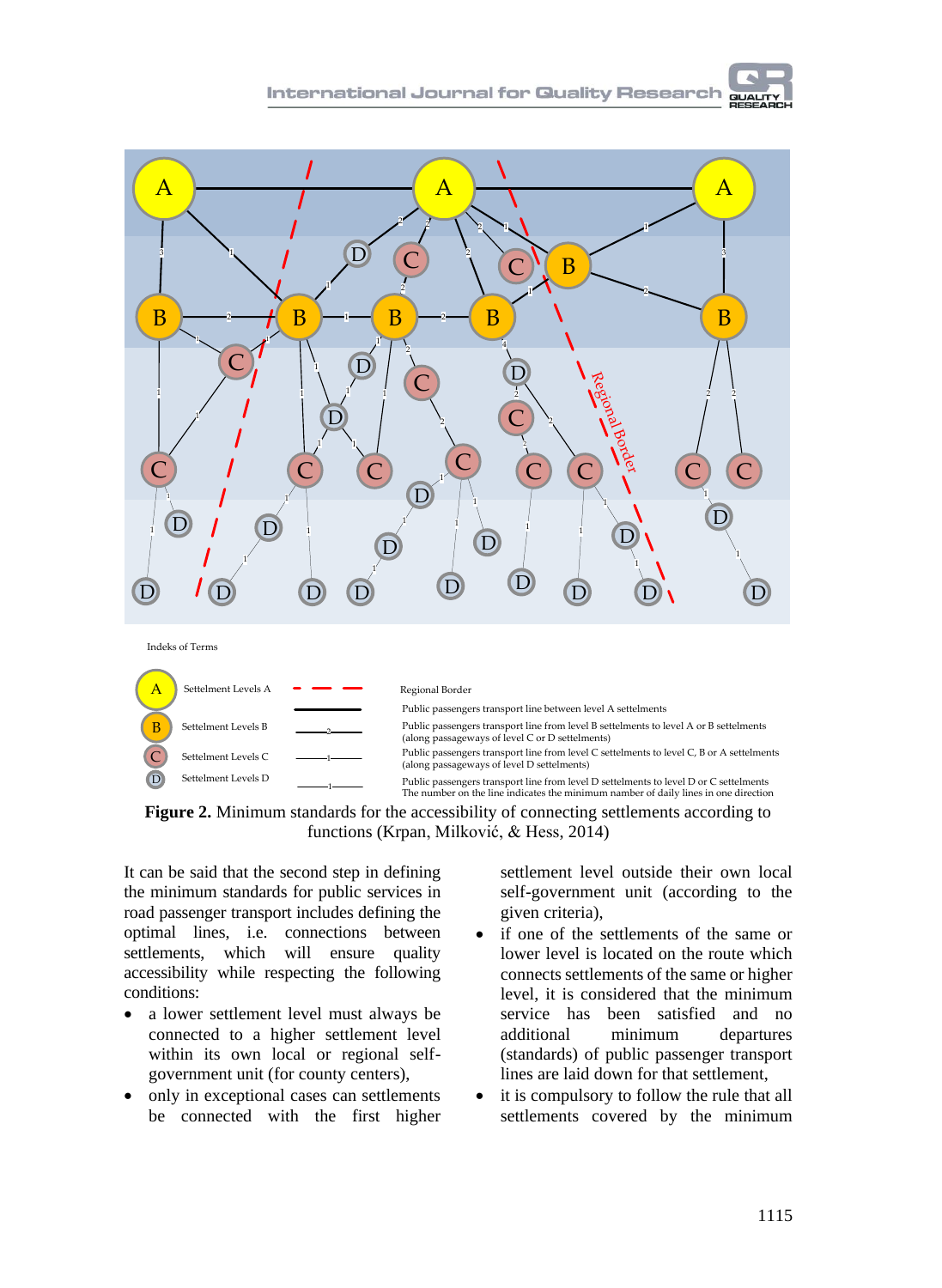

standards found on the route of the state, regional or local road must be covered by one line with the appropriate number of stops (which annuls the condition of the minimum number of departures for all settlements along the route, considering the fact that for the settlements of the same level, it will be covered by the line conditioned for the first settlement on the line).

- it is necessary to ensure that when defining public passenger transport lines, remote construction areas of business and/or production purposes (work and free zones) be included, since they generate a large number of home-work trips,
- when calculating the minimum standard for the settlements (regardless of the level) through which interregional public transport lines pass and have a stop, it has to be reduced by the number of interregional lines that meet the needs of the local population for transport.

#### **Defining the optimal network of public passenger transport lines**

Moreover, it is necessary to ensure that when defining public transport lines, separate construction areas of business and/or production purposes (work and free zones) with a built area of more than 3 ha and with more than 100 employees in the zone be included.

The third and at the same time the last step in defining the minimum standards for the accessibility of public passenger transport refers to determining the minimum number and the interval of the departures of public passenger transport means on each line. It is mandatory to provide a return journey for each of the departures on the line.

When defining the interval of lines, i.e. when defining the lines of public road transport of passengers, it is necessary to pay special attention to the regular needs of the population. Hence, line intervals need to be adjusted in terms of when the population leaves for work or school/university, both for

the first (morning) and second (afternoon) shift. In the case of origins that have a minimum of one set line, it is necessary for it to meet the needs of workers/pupils/students who work/attend classes in the first (morning) shift.

It is assumed that special emphasis is given to connecting the settlements with the centers of local self-government units, i.e. to connecting the seats of local self-government units with each other and with the seat of the region, respecting the travel from home to and from work/school/university in the morning and afternoon shifts.

As it has already been mentioned, the data needed to plan public transport lines, especially the data on transport demand and supply, are difficult to acquire or are completely unavailable. Due to this, the proposals for minimum standards are given on the basis of:

- available scientific and professional literature,
- examples of good practice in Europe and the United States,
- supply standards defined in the analyzed strategic transport documents,
- facts about the dependence of minimum standards on the economic and political factors, i.e. on the possibilities and readiness to provide the coverage of costs.

Optimal standards are based on the assumption of the organization of the public transport of passengers by applying the clockface timetable, i.e. the departure of buses on one line at equal intervals. The clock-face timetable is used in almost all countries with the most developed public transport (Switzerland, Germany, Austria, etc.). In professional literature, the following departure intervals are seen as optimal:

- 20-60 minutes depending on the service type and period (Ceder, 2007)
- 30-60 minutes depending on the service period (City Of Waukesha, 2011)
- Examples of good practice: 30-120 minutes, (usually 30 minutes in peak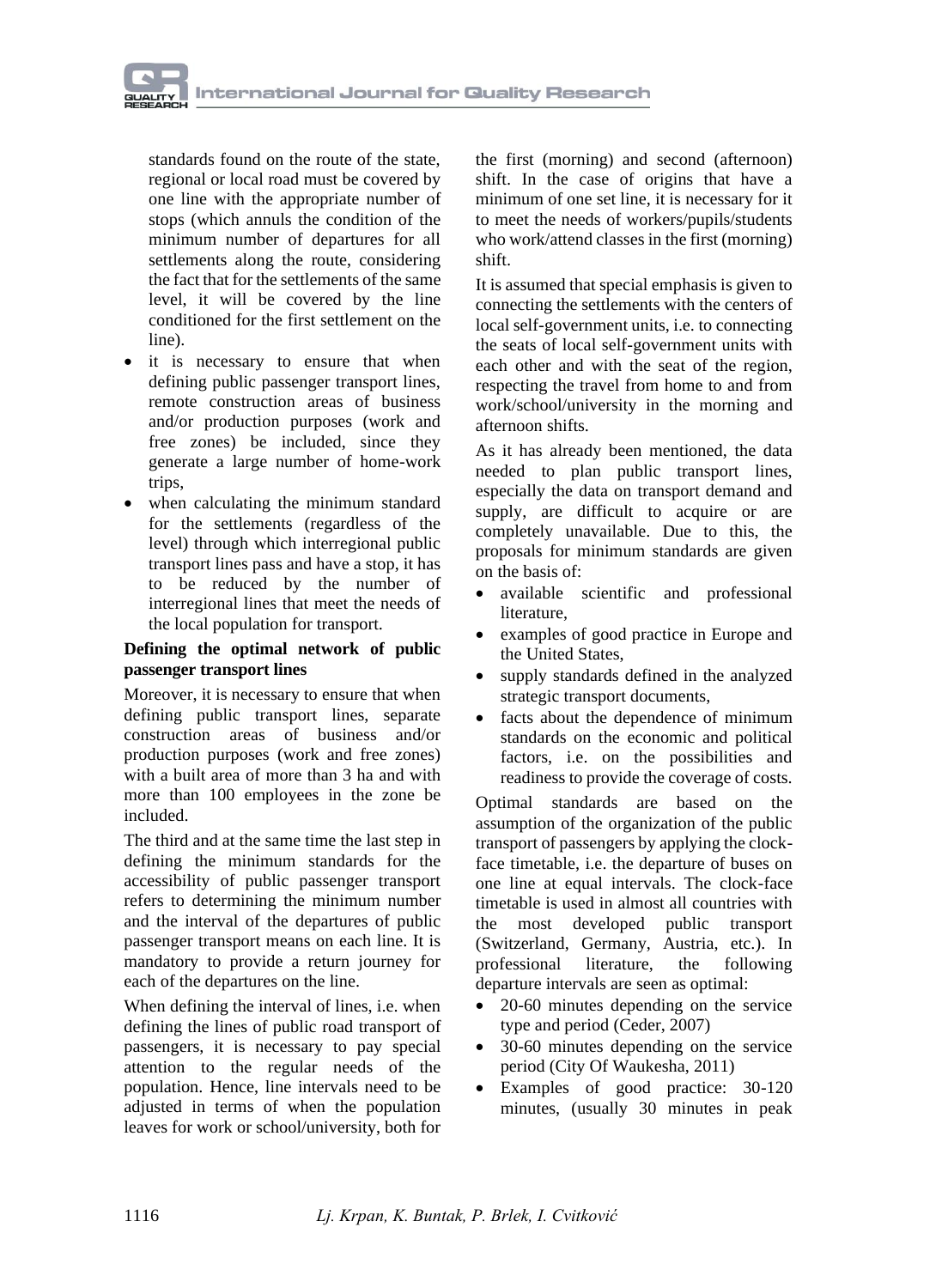period, usually 60 minutes in off-peak period for regional transport)

• 15-120 minutes (various strategic documents)

As an expression of political will and economic readiness, the example of Switzerland is cited, which defines the minimum standard as follows: "regional public transport of passengers between settlements larger than 100 residents must be provided at least four times a day, with at least 32 passengers a day travelling".

Starting from the accessibility standards optimally structured in the aforementioned manner, minimum accessibility standards that should meet the basic transport needs of the population are proposed:

- For level D settlements, a minimum of one daily return journey
	- o It is assumed that the lowest level of the public transport service is the provision of transport for the departure to work/school/university in the morning hours and return in the afternoon hours.
- For level C settlements, a minimum of two daily return journeys
	- o This level of settlement should optimally, in the clock-face timetable, have an average of a 60 minutes interval (which can be thickened at the peak period or thinned out at the offpeak period) in the period from 5:00 am to 11:00 pm, which makes a total of 19 departures. It is considered that 10% of departures in relation to the optimal number may represent an appropriate minimum standard. Hence, it is possible to introduce either two departures to different destinations in the morning or one departure in the morning and one in the afternoon (1st and 2nd shift) to one destination.
- For level B settlements, a minimum of five daily return journeys
	- o This level of settlement should optimally, in the clock-face schedule,

have an average departure frequency of 45 minutes in equal intervals (which can be thickened at the peak period or thinned out at the off-peak period) in the period from 5:00 am to 11:00 pm, which makes a total of 25 departures. It is considered that 20% of departures in relation to the optimal number for this settlement level may represent an appropriate minimum standard. Therefore, it is possible to introduce a minimum of five departures with return journeys to the neighboring level B settlements or level A settlements. It is recommended to take into account the need to go to work/school/university in the first and second shift.

• For level A settlements, what needs to be considered in terms of individual cases is the need to connect with level B settlements regardless of the return journeys to lower level settlements, the need to connect with settlements of the same level or of the same level in the neighboring county, i.e. the settlements of the same or lower level should be connected at least at the level of return journeys according to the standards laid out for level B settlements.

At the same time, bus lines should be coordinated with each other in such a way that it is possible to change from one line to another in the shortest possible time. The transfer time when an aligned clock-face timetable is applied is usually 5 minutes if it is a transfer from, for example, a bus to another bus or a train to another train, and 15 minutes if it is a transfer from a bus to a train or vice versa. Other studied standards for transfers on bus lines range between 3-8 minutes. An overview of the proposed minimum standards, possible connections and maximum distances is given in Table 1.

Exceptions to the structuring of settlements may be specially organized lines of public passenger transport to remote construction areas outside the settlement of business or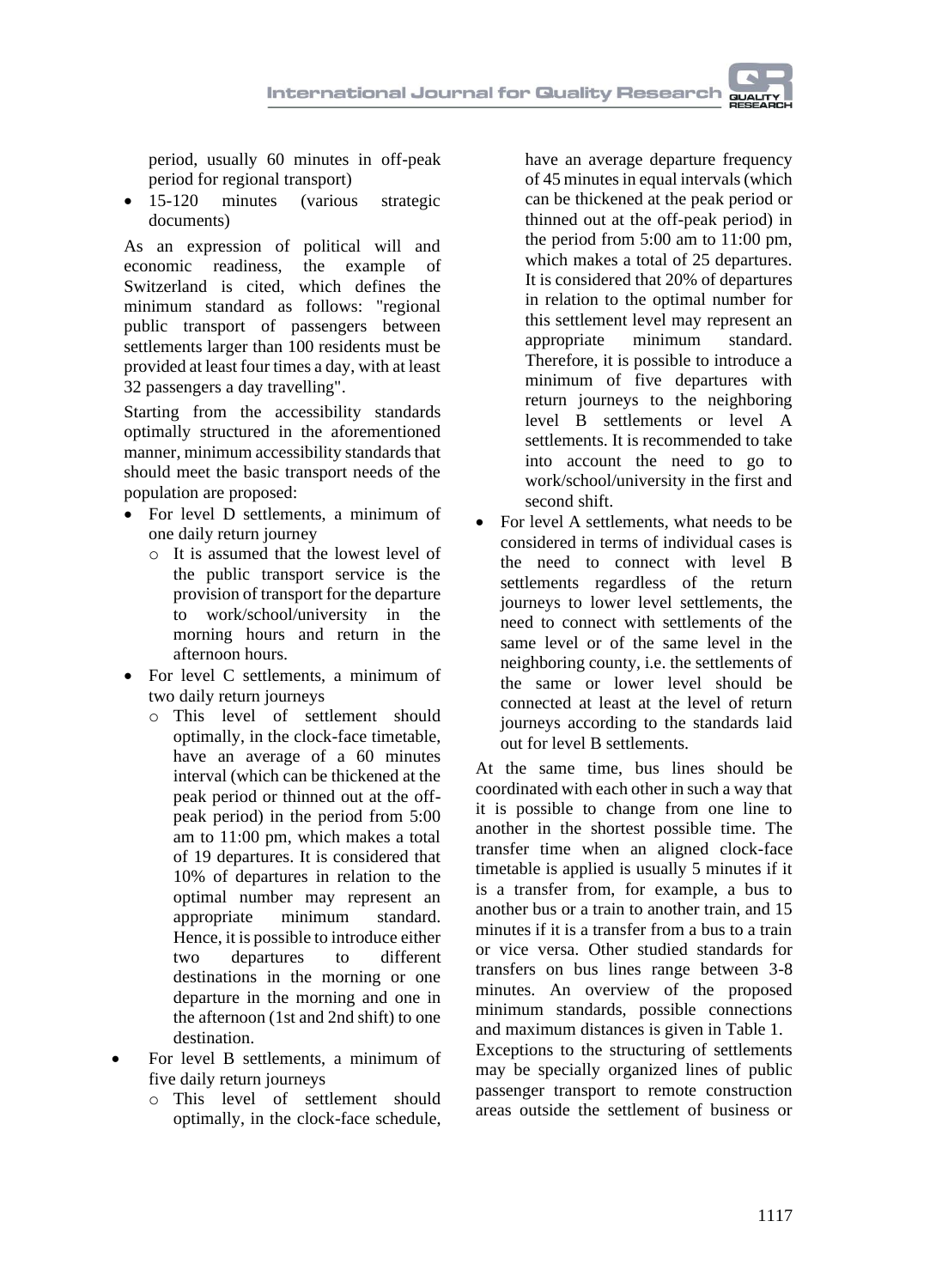

production purposes (work zones) to which a large number of workers gravitate.

Since they are not directly related to the minimum living needs of the population, other remote construction areas intended for sports, recreation, tourism and other purposes were not considered when determining the minimum standards. The challenge in defining accessibility standards can lie in the unrealistic structuring of large cities, which are often recognized as a single settlement. In these cases, all the criteria implemented at the level of other settlements should be applied to town districts or local councils, taking into account the gravitational area of individual bus lines.

Ultimately, defining the capacity of transport means will depend on the calculations of specific transport needs.

The third and final step in defining the minimum standards for public services in road passenger transport is:

- Determining the minimum number of the departures of public transport means depending on the category of the settlement (but they do not necessarily have to be on the same lines)
	- o Level A settlements according to the needs
	- o Level B settlements minimum 5 return lines
	- o Level C settlements minimum 2 return lines
	- o Level D settlements minimum 1 return line
- Defining public passenger transport lines in accordance with the established minimum number of departures and the needs of the population (according to the same or different destinations in the morning or in the morning and afternoon)
- Defining line intervals
	- o for each of the departures on a particular line, it is necessary to provide a return journey on the same line,
	- o it is necessary to take special care of the regular needs of the population (line intervals should be adjusted in

terms of when the population leaves for work or school/university, both for the first (morning) and for the second (afternoon) shift),

- o in the case of origins that have a minimum of one set line, it is necessary for it to meet the needs of workers/pupils/students who work/attend classes in the first (morning) shift,
- o if there is a railway connection between the settlements and there is sufficient capacity, it is necessary to avoid parallel rides in relation to the train and bus running at the same time on the same route.
- Defining the required capacities of transport means depending on the calculations of specific transport needs.
- Harmonizing proposals for the minimum standards developed by local and regional self-government units with the relevant ministry in charge of transport.
- Adoption of minimum standards by national governments.

Since they are not directly related to the minimum living needs of the population, other remote construction areas intended for sports, recreation, tourism and other purposes were not considered when determining the minimum standards.

The challenge in defining accessibility standards can lie in the unrealistic structuring of large cities, which are often recognized as a single settlement. In these cases, all the criteria implemented at the level of other settlements should be applied to town districts or local councils, taking into account the gravitational area of individual bus lines.

Ultimately, defining the capacity of transport means will depend on the calculations of specific transport needs.

The third and final step in defining the minimum standards for public services in road passenger transport is:

• Determining the minimum number of the departures of public transport means depending on the category of the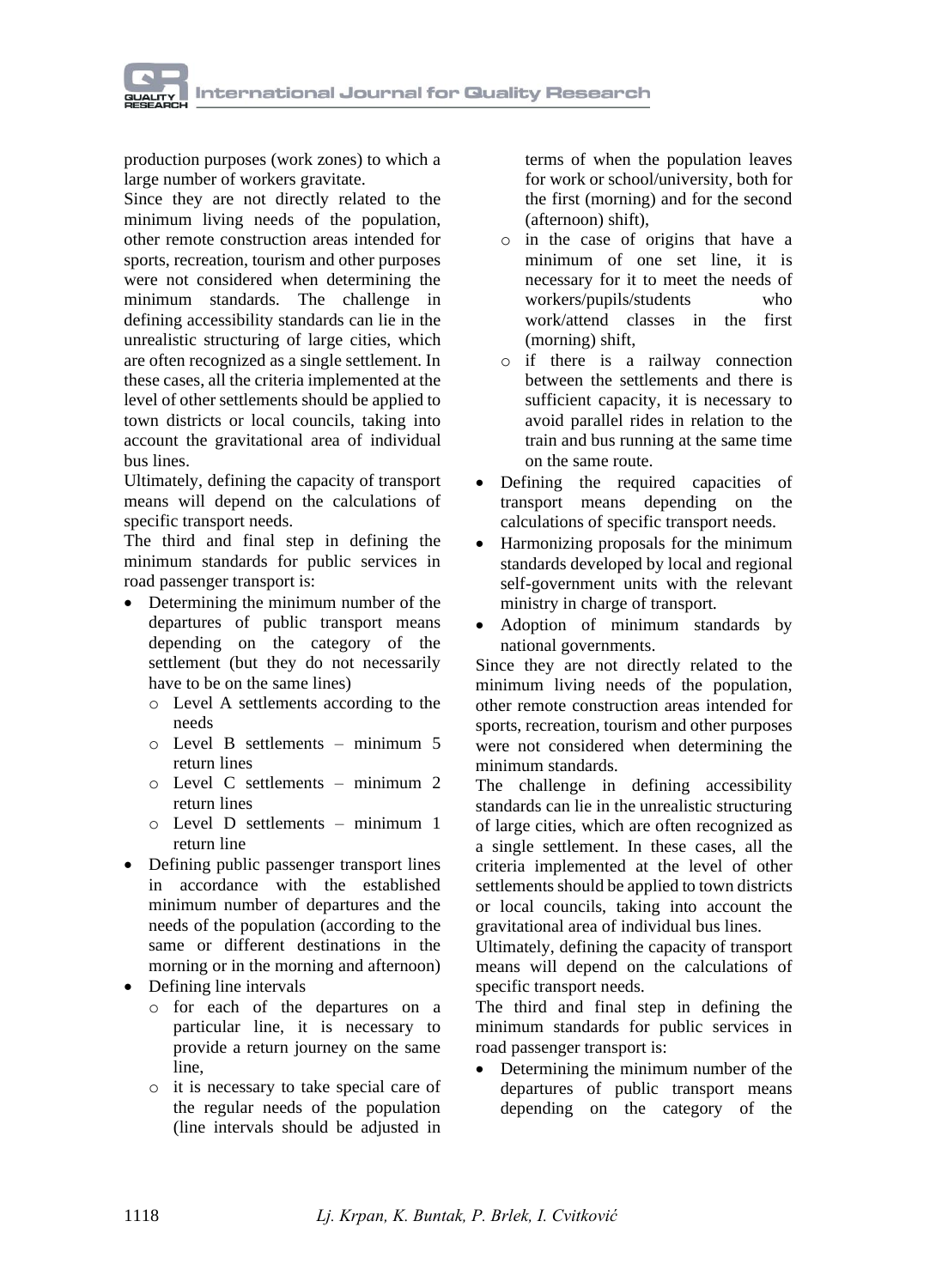settlement (but they do not necessarily have to be on the same lines)

- o Level A settlements according to the needs
- o Level B settlements minimum
- 5 return lines
- $\circ$  Level C settlements minimum
- 2 return lines
- o Level D settlements minimum 1 return line
- Defining public passenger transport lines in accordance with the established minimum number of departures and the needs of the population (according to the same or different destinations in the morning or in the morning and afternoon)
	- Defining line intervals
		- o for each of the departures on a particular line, it is necessary to provide a return journey on the same line,
		- o it is necessary to take special care of the regular needs of the population (line intervals should be adjusted in terms of when the population leaves for work or

school/university, both for the first (morning) and for the second (afternoon) shift),

- o in the case of origins that have a minimum of one set line, it is necessary for it to meet the needs of workers/pupils/students who work/attend classes in the first (morning) shift,
- o if there is a railway connection between the settlements and there is sufficient capacity, it is necessary to avoid parallel rides in relation to the train and bus running at the same time on the same route.
- Defining the required capacities of transport means depending on the calculations of specific transport needs.
- Harmonizing proposals for the minimum standards developed by local and regional self-government units with the relevant ministry in charge of transport.
- Adoption of minimum standards by national governments

| <b>Settlement</b><br>type | Average<br>departure<br>frequency | <b>Maximum</b><br>departure<br>number | <b>Minimum</b><br>standard | <b>Possible</b><br>connection | <b>Maximum</b><br>distance | <b>Remarks</b>                                                               |
|---------------------------|-----------------------------------|---------------------------------------|----------------------------|-------------------------------|----------------------------|------------------------------------------------------------------------------|
| D                         |                                   |                                       | 1                          | from $D$ to $C$               | not less than<br>$2/3$ km  |                                                                              |
| C                         | 60'                               | 19                                    | $\overline{2}$             | from $C$ to $B$<br>and/or $A$ | $30 \mathrm{km}$           | if A<br>is closer than B                                                     |
| B                         | 45'                               | 25                                    | 5                          | from $B$ to $B$<br>and/or $A$ | $50 \mathrm{km}$           |                                                                              |
| A                         |                                   |                                       | 5                          | from A to B                   | $50 \mathrm{km}$           | Exceptionally if<br>there are attractors<br>in B for the<br>residents from A |

**Table 1.** An overview of the minimum standards, possible connections and maximum distances

Meanings of terms in the table

*departure: one bus departure from a settlement on one line in one direction* 

*maximum departure number: the number of departures in the time interval between 5 am and 11 pm on weekdays based on the clock-face timetable*

*average departure frequency: average interval of bus departures between two settlement types (e.g. from level C settlement to level B settlement),*

*minimum standard: the number of bus departures in one direction in the interval between 5 am and 11 pm.*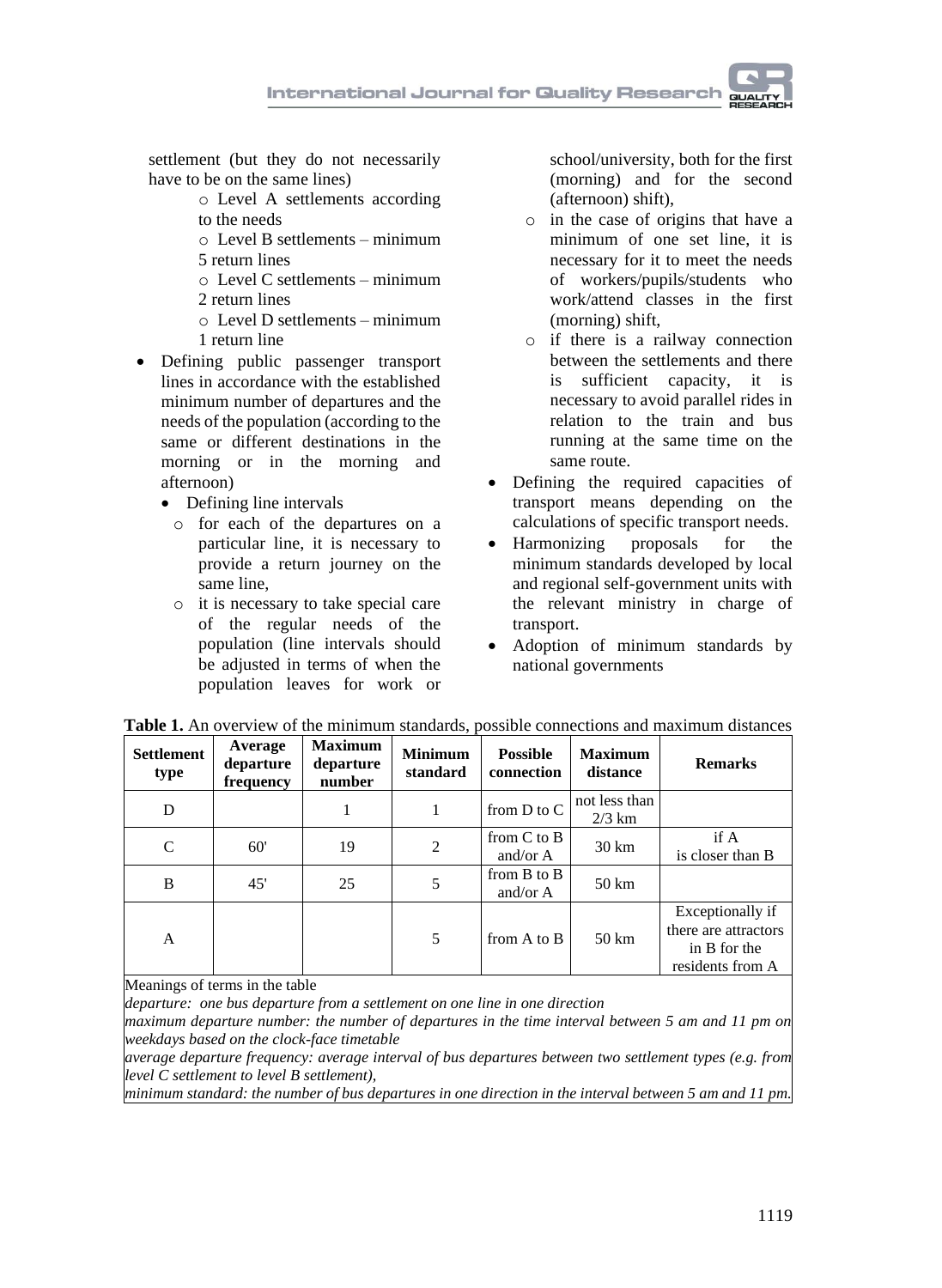#### **Defining the optimal network of public passenger transport lines**

When defining the minimum standards for public services, it is important to consider and comprehensively take into account all factors that may affect the generation of the needs for movement and then the factors that affect the fulfillment of these movements.

As the number of residents in a settlement is one of the basic indicators of the total volume of mobility needs, it is expedient to consider sustainable models of public transport services of passengers that are applicable in areas with lower transport demand such as micro-transport or on-call transport. This can be applied for the purpose of connecting settlements recognized through the category E, i.e. settlements with less than 300 (500) residents.

Micro-transport is recognized as a form of public transport of passengers by a car of category M1 or a bus of category M2, and it is performed in areas where there is no organized public transport of passengers, i.e. in areas characterized by low levels of transport demand. Based on the examples of good practice in EU countries, microtransport could be organized as transport on demand and as taxi transport on demand.

The public transport of passengers on call has a variable route and timetable. It is a public passenger transport subsystem that is conceptually located between a passenger car and a standard public passenger transport bus subsystem, which provides system users with the most flexible service in terms of vehicle routes, service times, vehicle selection, carrier selection, tariffs and usage. The flexibility of each of the service elements varies, from a transport service with fully defined (fixed) elements to a fully flexible service where the elements are determined at a time close to the service.

Public on-call (on-request) transport in the context of this document may include the transport of passengers (by M1 vehicle or M2 category vehicles):

- from a public passenger transport station/stop to another public passenger transport station/stop, including specially marked microtransport stops, or
- transport from "house doors" to a predetermined station/stop and vice versa.

In previous examples, the boarding and disembarking of passengers is done only with and in the place specified in the written, electronic or telephone order, as opposed to regular transport, which serves all timetabledefined stops.

The method of organizing transport can be different and it can take place according to a predefined timetable (where, unlike line transport, possible departures are defined) or without a predefined timetable. connected/coordinated with regular transport or completely independent of regular transport.

As it has already been mentioned, microtransport could be organized as taxi transport on request. In this case, taxi transport on call means that the transport of passengers by taxi from the public transport station/stop to the home address or a specially marked place of stopping the taxi on call is specified in the order and vice versa at a predefined tariff for micro-transport.

On-call taxi transport is often organized as an addition to the tourist and especially catering offer, where guests of catering facilities are transported by taxi during the weekend and when there is no offer of regular public transport. In that case, the taxi tariffs are the same as the ones in public transport.

## **4. Research results**

Verification of the theoretical results of the research was conducted on the regions within the Republic of Croatia as the basis for testing the set theoretical assumptions:

- structuring settlements by type,
- testing the distances between settlements,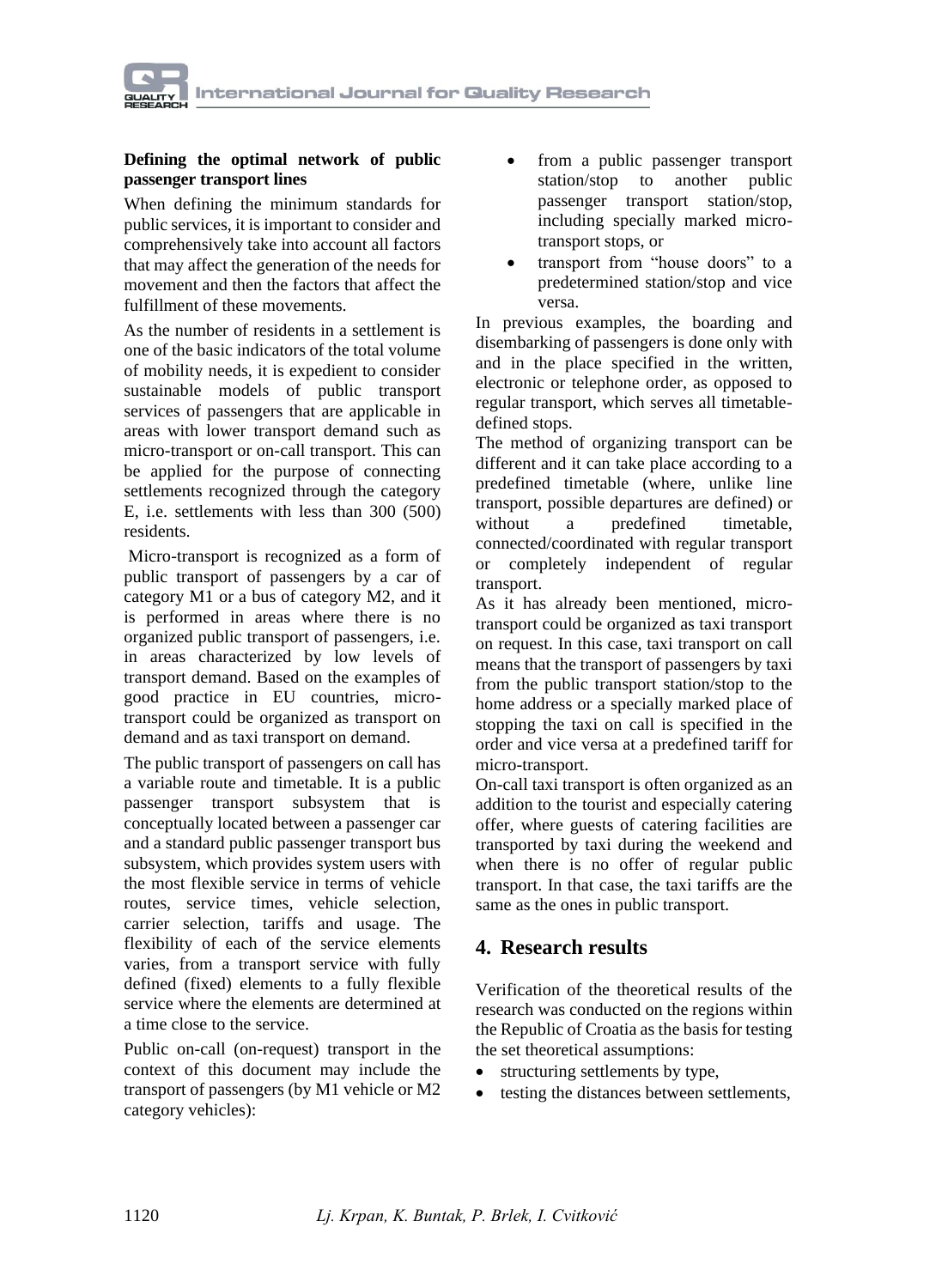

• identifying the possibilities of connection in terms of minimum standards.

Characteristic regions on which the testing was conducted were selected based on the following criteria:

- population density,
- number of cities,

• number of municipalities.

Each criterion was scored separately in order to highlight the region that in the sum of all three criteria achieves the most points, the least points, and which region is closest to the average (Table 2).

|                          | <b>Highest values</b>    |                  |                          |                        | <b>rable 2.</b> Overview of scoring the regions according to the selected criteria<br><b>Lowest values</b> |                     |                          |                        |                            |                    |                          |                        |
|--------------------------|--------------------------|------------------|--------------------------|------------------------|------------------------------------------------------------------------------------------------------------|---------------------|--------------------------|------------------------|----------------------------|--------------------|--------------------------|------------------------|
|                          |                          |                  |                          |                        |                                                                                                            |                     |                          |                        | <b>Average values</b>      |                    |                          |                        |
| Region                   | resident<br>${\rm km^2}$ | number of cities | number of municipalities | total number of points | resident<br>$\mathbf{n}^2$                                                                                 | of cities<br>number | number of municipalities | total number of points | resident<br>$\mathbf{n}^2$ | number of cities   | number of municipalities | total number of points |
| Zagreb                   | 6                        | 6                | $\overline{4}$           | 16                     |                                                                                                            |                     |                          | $\mathbf{0}$           |                            | 6                  | $\boldsymbol{7}$         | 13                     |
| Krapina-Zagorje          | $\overline{7}$           | $\overline{5}$   | $\overline{4}$           | 16                     |                                                                                                            |                     |                          | $\mathbf{0}$           |                            | 8                  | $\overline{7}$           | 15                     |
| Sisak-Moslavina          |                          | $\overline{4}$   |                          | $\overline{4}$         | 6                                                                                                          |                     | $\overline{7}$           | 13                     |                            | 9                  | $\overline{3}$           | 12                     |
| Karlovac                 |                          | 3                |                          | 3                      | $\,8\,$                                                                                                    | 6                   | 5                        | 19                     |                            | $\,8\,$            | $\boldsymbol{7}$         | 15                     |
| Varaždin                 | 8                        | $\overline{4}$   | 3                        | 15                     |                                                                                                            |                     | 3                        | $\overline{3}$         |                            | 9                  | 9                        | 18                     |
| Koprivnica-<br>Križevci  |                          |                  | 3                        | 3                      | $\mathbf{1}$                                                                                               | 8                   | 3                        | 12                     | $\overline{7}$             | 6                  | 9                        | 22                     |
| Bjelovar-Bilogora        |                          | 3                |                          | 3                      | 3                                                                                                          | 6                   | $\overline{4}$           | 13                     | 3                          | 8                  | 8                        | 19                     |
| Primorje-Gorski<br>Kotar | $\overline{4}$           | $\,8\,$          | 3                        | 15                     |                                                                                                            |                     | 3                        | 3                      | 5                          | $\overline{4}$     |                          | 9                      |
| Lika-Senj                |                          |                  |                          | $\overline{0}$         | 9                                                                                                          | $\overline{7}$      | 8                        | 24                     |                            | $\overline{7}$     | $\mathbf{1}$             | 8                      |
| Virovitica-<br>Podravina |                          |                  |                          | $\overline{0}$         | 5                                                                                                          | 8                   | $\tau$                   | 20                     |                            | 6                  | 3                        | 9                      |
| Požega-Slavonia          |                          | 3                |                          | $\overline{3}$         | $\overline{4}$                                                                                             | 6                   | 9                        | 19                     | $\mathbf{1}$               | 8                  |                          | 9                      |
| Brod-Posavina            | 3                        |                  | 5                        | $\bf 8$                | $\overline{c}$                                                                                             | 9                   |                          | 11                     | 6                          | 5                  | 6                        | 17                     |
| Zadar                    |                          | $\overline{4}$   | 6                        | 10                     |                                                                                                            |                     |                          | $\mathbf{0}$           | $\overline{4}$             | 9                  | $\overline{4}$           | 17                     |
| Osijek-Baranja           | $\mathbf{1}$             | 5                | 8                        | 14                     |                                                                                                            |                     |                          | $\mathbf{0}$           | 9                          | 8                  |                          | 17                     |
| Šibenik-Knin             |                          |                  |                          | $\boldsymbol{0}$       | $\overline{7}$                                                                                             | 6                   | 6                        | 19                     |                            | $\,8\,$            | 5                        | 13                     |
| Vukovar-Srijem           |                          | 3                | 5                        | 8                      |                                                                                                            | 6                   |                          | $6\,$                  | 9                          | $\overline{8}$     | 6                        | 23                     |
| Split-Dalmatia           | 5                        | 9                | 9                        | 23                     |                                                                                                            |                     |                          | $\mathbf{0}$           |                            |                    |                          | $\boldsymbol{0}$       |
| Istria                   | $\sqrt{2}$               | $\boldsymbol{7}$ | $\overline{7}$           | 16                     |                                                                                                            |                     |                          | $\mathbf{0}$           | 8                          | 5                  | $\sqrt{2}$               | 15                     |
| Dubrovnik-Neretva        |                          | $\overline{3}$   |                          | $\overline{3}$         |                                                                                                            | 6                   | 5                        | 11                     | 9                          | $\overline{\bf 8}$ | $\boldsymbol{7}$         | 24                     |
| Međimurje                | 9                        |                  | $\overline{3}$           | 12                     |                                                                                                            | 8                   | $\overline{3}$           | 11                     |                            | 6                  | 9                        | 15                     |

|  |  |  |  | Table 2. Overview of scoring the regions according to the selected criteria |  |  |  |
|--|--|--|--|-----------------------------------------------------------------------------|--|--|--|
|--|--|--|--|-----------------------------------------------------------------------------|--|--|--|

One of the analyzed regions was the Vukovar-Srijem County which, according to the 2011 Census, has 179 521 residents.

The first step in testing the methodology was to analyze the number of local selfgovernment units within the region. It was determined that the region has 5 cities (Vukovar, Ilok, Vinkovci, Županja and Otok) and 26 municipalities, and that the local selfgovernment units are divided into 84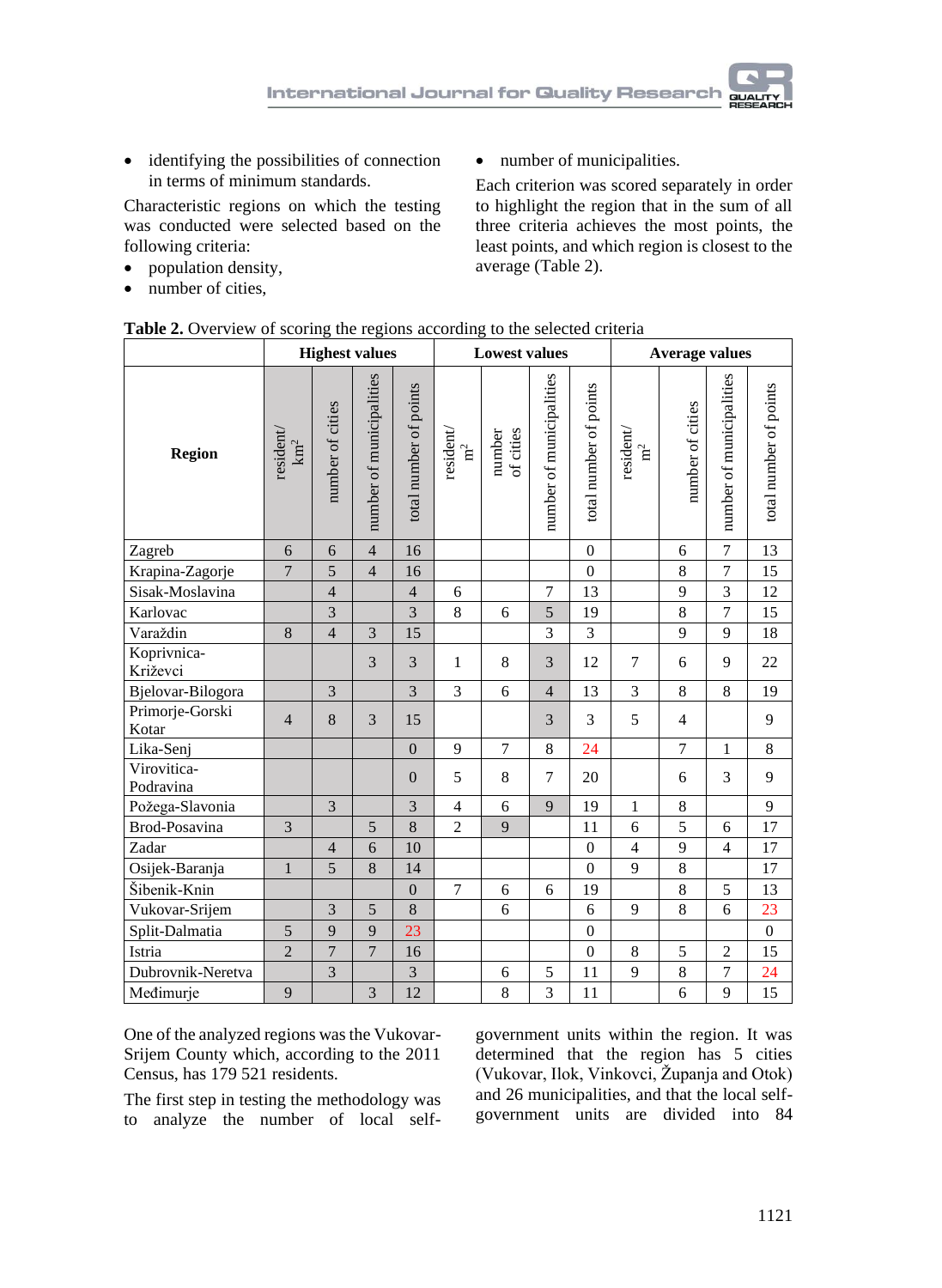

settlements. Finally, the number of residents was determined for each settlement.

Additionally, it was necessary to check which social/administrative/economic functions important for generating travel belong to particular seats of local self-government units, which resulted in the division of settlement levels, in accordance with the proposed methodology, into the following:

- A Center of the region Vukovar
- B. Center of the local self-government unit in which there are facilities such as:
	- high school and/or higher education institution – Vukovar, Vinkovci, Županja, Ilok
	- court Vukovar
	- branches of state administration offices or county offices – Vukovar, Vinkovci
	- hospitals Vukovar, Vinkovci
- C. Centers of local self-government units town (Otok), municipality (Andrijaševci, Babina Greda, Bogdanovci, Borovo, Bošnjaci, Cerna, Drenovci, Gradište, Gunja, Ivankovo, Jarmina, Lovas, Markušica, Negoslavci, Nijemci, Nuštar, Privlaka, Stari

Jankovci, Stari Mikanovci, Štitar, Tompojevci, Tordinci, Tovarnik, Trpinja, Vođinci, Vrbanja )

D. Other settlements with over 300/500 residents – 41 settlements with over 300 residents, of which there are 28 settlements with more than 500 residents

After defining each level of a settlement, the next step was to test the proposed model, i.e. to determine the actual transport distance between A and B levels with settlements of the same and first neighboring levels (Table 3).

After mutual distances were defined and the spatial characteristics of the region and particular local self-government units were analyzed, the lines for public road passenger transport were proposed in accordance with the proposed methodology, and they are presented below in the form of tables and graphs.

This was followed by a graphical structuring of the network of lines, which is presented below (Figure 3).



**Figure 3.** Overview of settlements in the Vukovar-Srijem County to the level C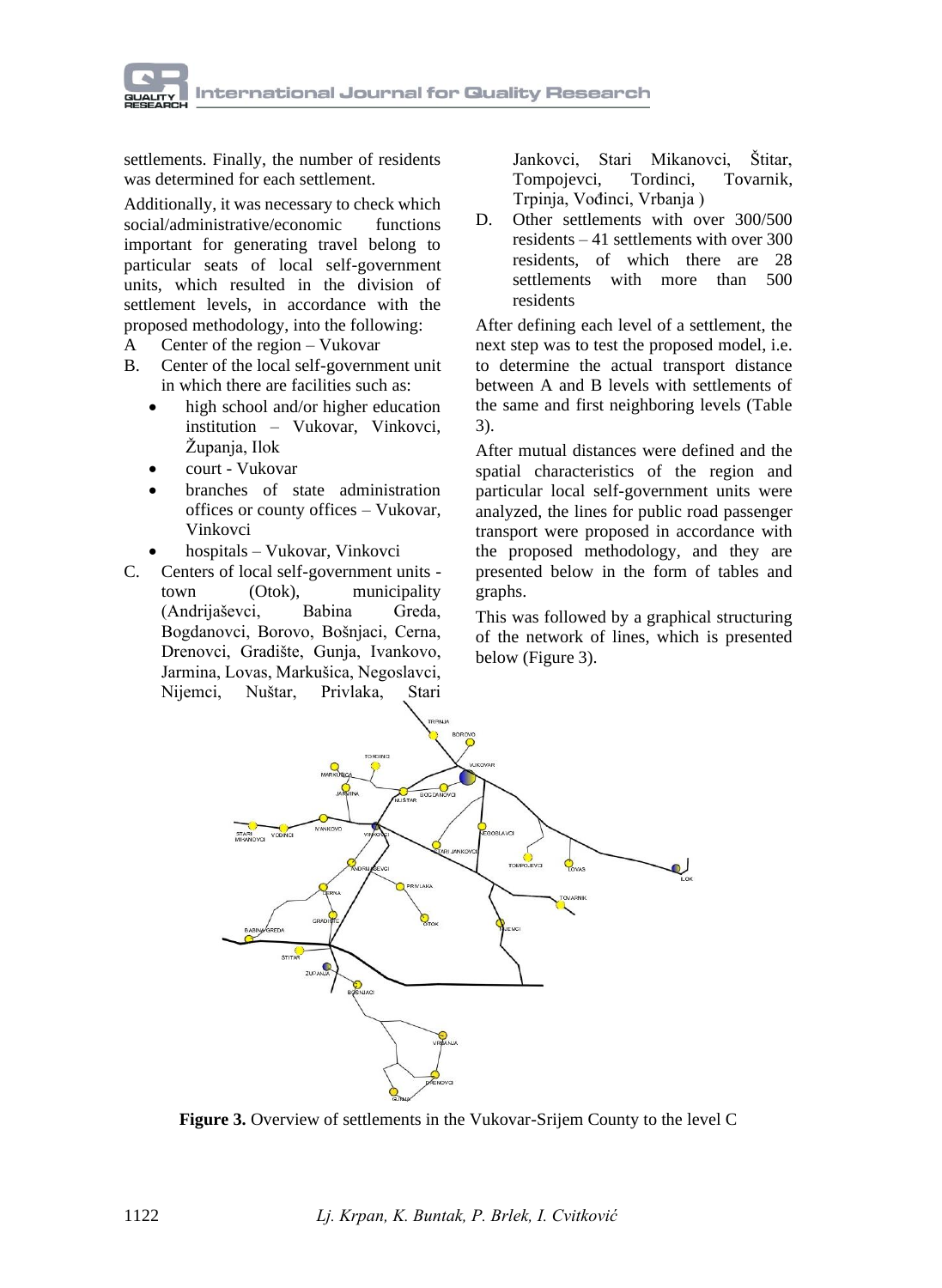| <b>Lable 5.</b> List of possible fines in the valoval-strictle County                    |
|------------------------------------------------------------------------------------------|
| Possible lines to the level B settlement - Ilok                                          |
| D Ilok (Bapska, Šarengrad)                                                               |
| Possible lines to the level B settlement - Županja                                       |
| C Gunja;                                                                                 |
| C Drenovci + D Drenovci (Posavski Podgajci, Račinovci, Rajevo Selo);                     |
| C Vrbanja + D Vrbanja (Soljani, Strošinci);                                              |
| C Bošnjaci;                                                                              |
| C Štitar;                                                                                |
| C Babina Greda                                                                           |
| Possible lines to the level B settlement - Vinkovci                                      |
| D Vinkovci (Mirkovci);                                                                   |
| C Gradište;                                                                              |
| C Cerna + D Cerna (Šiškovci);                                                            |
| C Andrijaševci + D Andrijaševci (Rokovci);                                               |
| $C$ Otok + D Otok (Komletinci);                                                          |
| C Privlaka;                                                                              |
| C Nijemci + D Nijemci (Apševci, Banovci, Donje Novo Selo, Đeletovci, Lipovac, Podgrađe); |
| C Stari Jnkovci + D Stari Jankovci (Novi Jankovci, Orolik, Slakovci, Srijemske Laze);    |
| C Stari Mikanovci + D Stari Mikanovci (Novi Mikanovci);                                  |
| C Vođinci;                                                                               |
| C Ivankovo + D Ivankovo (Prkovci, Retkovci);                                             |
| C Jarmina                                                                                |
| Possible lines to the level A settlement - Vukovar                                       |
| B Ilok;                                                                                  |
| B Županja;                                                                               |
| B Vinkovci;                                                                              |
| D Vukovar (Lipovača, Sotin);                                                             |
| C Tovarnik + D Tovarnik (Ilača),                                                         |
| C Tompojevci + D Tompojevci (Berak, Čakovci, Mikluševci),                                |
| C Lovas + D Lovas (Opatovac),                                                            |
| C Negoslavci;                                                                            |
| C Markušica + D Markušica (Gaboš, Ostrovo);                                              |
| C Tordinci + D Tordinci (Antin, Korog);                                                  |
| C Nuštar + D Nuštar (Cerić, Marinci);                                                    |
| C Bogdanovci + D Bogdanovci (Petrovci, Svinjarevci);                                     |
| C Borovo;                                                                                |
| C Trpinja + D Trpinja (Bobota, Bršadin, Pačetin, Vera)                                   |

**Table 3**. List of possible lines in the Vukovar-Srijem County

After graphical testing of the possible lines of public passenger transport and the confirmation of the possibility of organizing an optimal network, an overview in the form of a table was prepared (Table 3).

This also successfully completed the testing of the possibility of applying the proposed model for defining the minimum standards for public road passenger transport services based on easily accessible and reliable data sets.

### **5. Discussion**

The analysis and evaluation of global and European experiences has shown that there is no generally accepted model for defining the minimum standards for the provision of public passenger transport services. The available models are mainly based on the pairing of the place of work/education and housing data. However, it was found that for most areas, there are no publicly available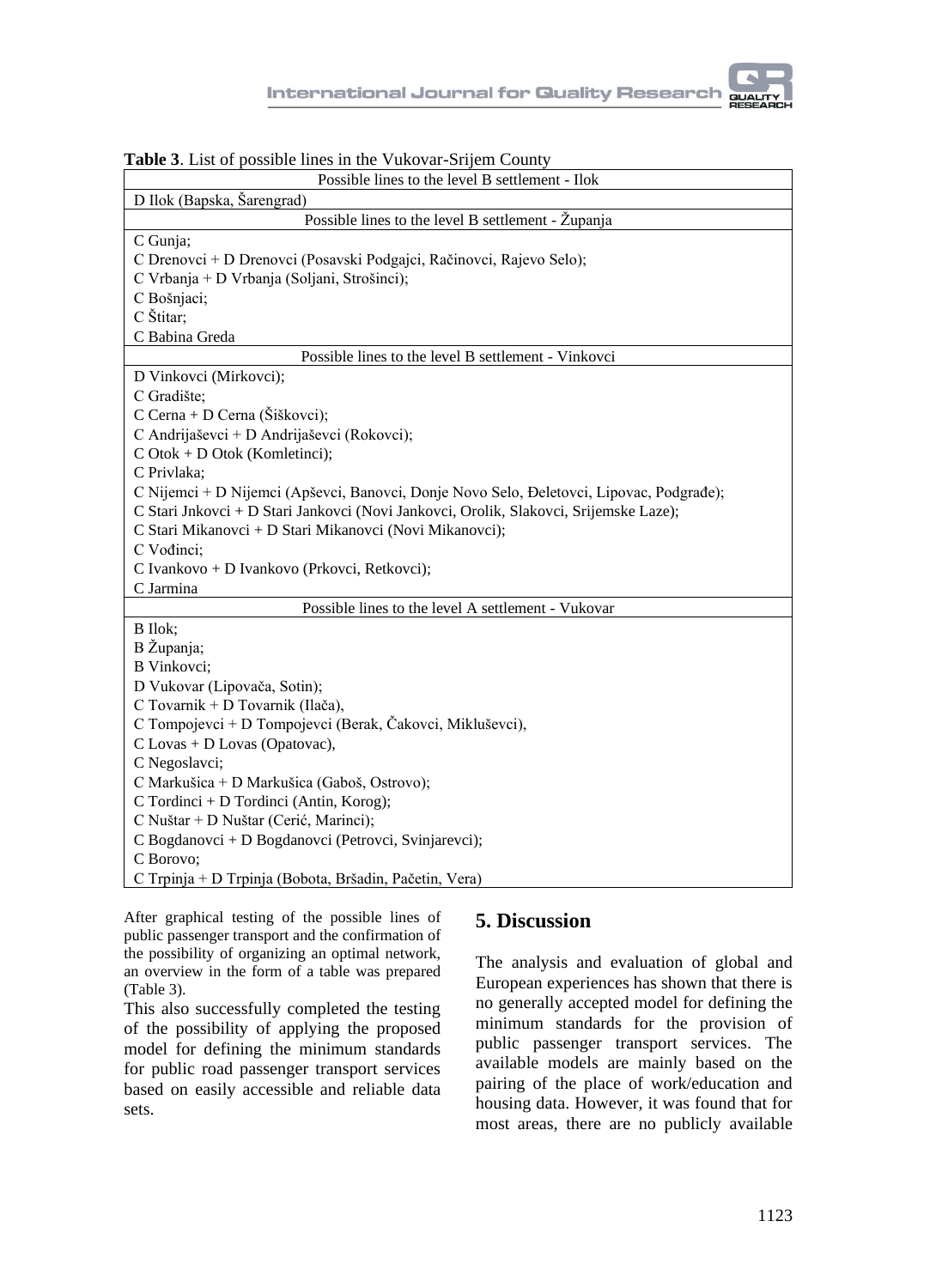

data that are paired and usable, and for the application of these principles, very expensive and time-consuming fundamental transport research should be conducted.

Precisely in order to avoid the mentioned research, the purpose of this paper is to present one of the models for defining the minimum service standards in public road passenger transport on the basis of easily accessible and reliable data sets. The basic goal of the research was to propose a model based on easily accessible, reliable and public data sets. Furthermore, the aim was to propose a model that would meet the standards and modern European trends with the minimum fulfillment of the needs for movement through public passenger transport. The paper presents the basic framework for defining the minimum standards for services in public road passenger transport. The model is based on the functional structuring of settlements and the defining of a system of connections between settlements. It was developed as a basis for harmonizing and defining the<br>preconditions of balanced regional preconditions of balanced regional

development by ensuring an equal minimum level of transport accessibility to all areas. When defining the methodological framework, the valid EU regulation was taken into account and scientific and professional research on this topic was conducted. The basic determinant for quantifying the conditions was the existence of public statistics on the basis of which particular decisions are made and implemented.

The quality of the application of this methodology depends on the way of structuring the network of interregional, regional and local lines and their mutual integration. In order to successfully ensure qualitative accessibility of public transport in the coming period, it is necessary to ensure active implementation of integrated passenger transport through road, rail, but also sea and air transport.

The objectives of the research have been fully met and the possibility of applying the proposed model for defining the minimum standard for the provision of public passenger transport services in road transport has been proven on real examples.

### **References:**

- Amaral, R. R., Šemanjski, I., Gautama, S., & Aghezzaf, E.H. (2018). Urban mobility and city logistics – Trends and case study*. Promet - Traffic - Traffico, 30*(5), 613-622.
- Ceder, A. (2007). *Public Transit Planning and Operation Theory, modelling and practice.* Elsevier Ltd, Oxford
- Gillis, D., Semanjski, I., & Lauwers, D. (2016). How to monitor sustainable mobility in cities? Literature review in the frame of creating a set of sustainable mobility indicators. *Sustainability, 8*(1), 1-30.
- Gabrovec, M. (2006). *Izdaleva standarov dostupnosti do javnega potniškega prometa in splošnih prevoznih pogojev za avtubusne prevoznike*. Ministarstvo prometa, Republika Slovenija, Ljubljana
- Haussner, J. (2001). Verkehrsschließung und Verkehrsangebot im ÖPNV, Verband Deutscher Verkehrsunternehmen, Koln.
- Kos, G., Brlek, P., & Franolić, I. (2012). [Rationalization of public road passenger transport by](https://www.bib.irb.hr/592045)  [merging the bus lines on the example of Zadar County](https://www.bib.irb.hr/592045)*. Promet - Traffic & Transportation, 24*(4), 323-334. doi:10.7307/ptt.v24i4.439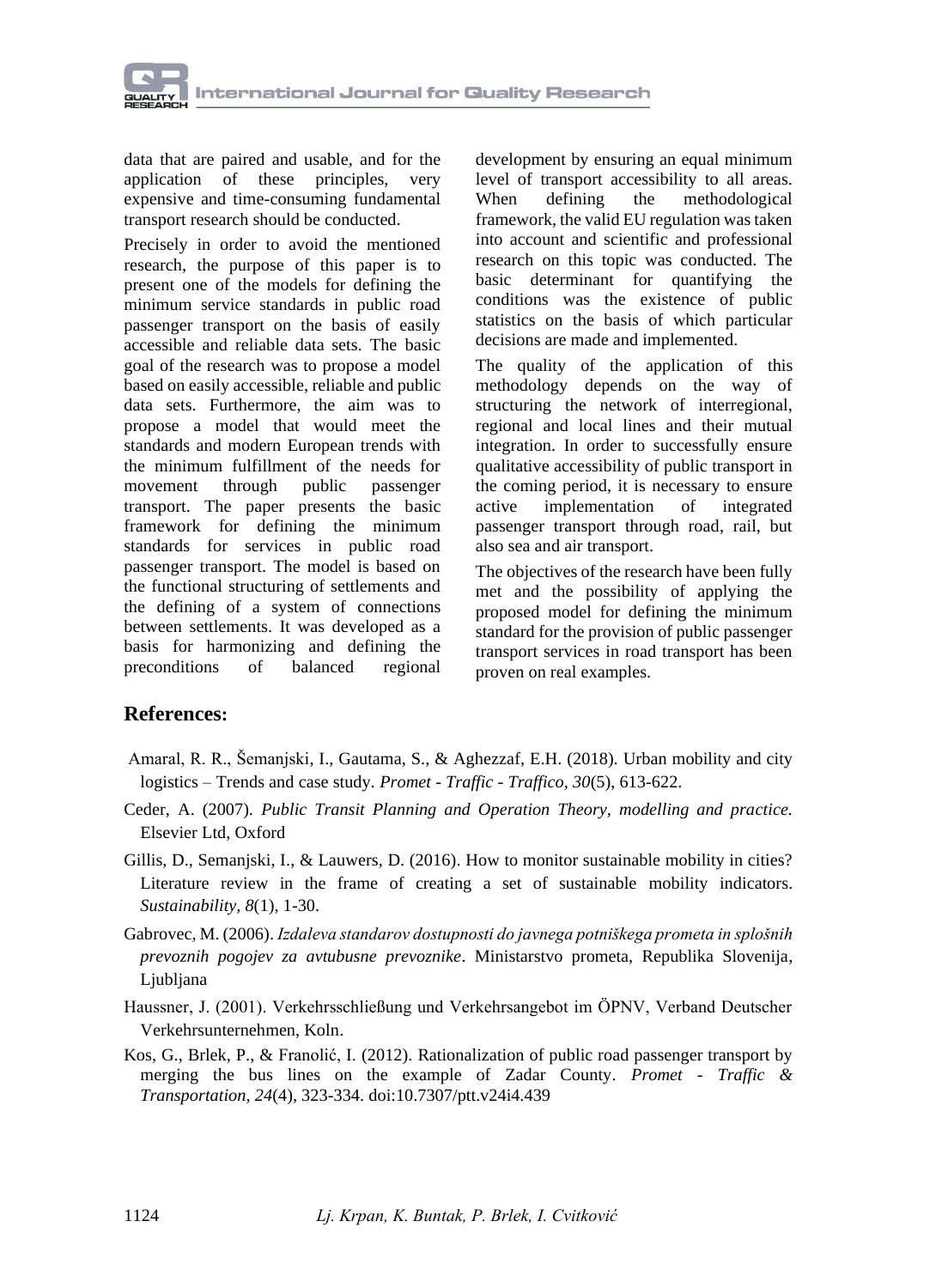- Krpan, Lj., Milković, M., & Hess, S. (2014). Model for Defining the Transport Desire Lines Grid in the Physical Plans of Counties*. Tehnički vjesnik, 21*(6), 1411-1421.
- Krpan, Lj., Milković, M., & Štimac, M. (2014). Funkcional-nodal Method of the Development of Strategic Spatial Planning Documentation. *Tehnički vjesnik, 21*(1), 207-215.
- Kutz, M. (2004). Handbook of Transportation Engineering, McGraw-Hill Handbooks, NewYork
- Marinović-Uzelac, A. (2001). Prostorno planiranje, Dom i svijet, Zagreb.
- Maršanić, R., & Krpan, Lj. (2015). Contemporary Issues of Urban Mobility, 4th International Conference "Vallis Aurea", Požega, Croatia, 5-14.
- Pupovac, D., Maršanić, R., & Krpan, Lj. (2015). Urban Transport Challenges, 5th International Conference "Towards a Humane City" Urban Transport 2030 - Mastering Change, Novi Sad, Serbia, 427-432.
- Rashidy, E. L., Ahmed, R., Muller, G., & EL Rashidy, S. (2014). A network mobility indicator using a fuzzy logic approach, TRB 93rd Annu. Meet. Compend. Pap. Transp. Res. Board, 44(0), 1–14.
- REGULATION (EU) 2016/2338 OF THE EUROPEAN PARLIAMENT AND OF THE COUNCIL (2016) amending Regulation (EC) No 1370/2007 concerning the opening of the market for domestic passenger transport services by rail. URL[: https://eur-lex.europa.eu/legal](https://eur-lex.europa.eu/legal-content/EN/TXT/PDF/?uri=CELEX:32016R2338&from=hr)[content/EN/TXT/PDF/?uri=CELEX:32016R2338&from=hr](https://eur-lex.europa.eu/legal-content/EN/TXT/PDF/?uri=CELEX:32016R2338&from=hr) (25.07.2020.)
- REGULATION (EC) No 1370/2007 OF THE EUROPEAN PARLIAMENT AND OF THE COUNCIL (2007) on public passenger transport services by rail and by road and repealing Council Regulations (EEC) Nos 1191/69 and 1107/70. URL: [https://eur-lex.europa.eu/legal](https://eur-lex.europa.eu/legal-content/EN/TXT/PDF/?uri=CELEX:32007R1370&from=EN)[content/EN/TXT/PDF/?uri=CELEX:32007R1370&from=EN](https://eur-lex.europa.eu/legal-content/EN/TXT/PDF/?uri=CELEX:32007R1370&from=EN) (25.07.2020.)
- Štimac, M. (2010). *Prostorno planiranje u praksi.* Glosa, Rijeka
- Vidović, K., Šoštarić, M., & Budimir, D. (2019). An overview of indicators and indexes in the function of the urban mobility assessment. *PROMET - Traffic&Transportation, 31*(6), 703- 714, doi:<https://doi.org/10.7307/ptt.v31i6.3281>
- Vresk, M. (2002). *Grad i urbanizacija: Osnove urbane geografije, peto dopunjeno izdanje.* Školska knjiga, Zagreb

**Ljudevit Krpan** Univesity North, Koprivnica, Croatia likrpan@unin.hr

## **Ivan Cvitković**

Univesity North, Koprivnica, Croatia icvitkovic@unin.hr

**Krešimir Buntak** Univesity North, Koprivnica, Croatia kbuntak@unin.hr

**Predrag Brlek** Univesity North, Koprivnica, Croatia pbrlek@unin.hr